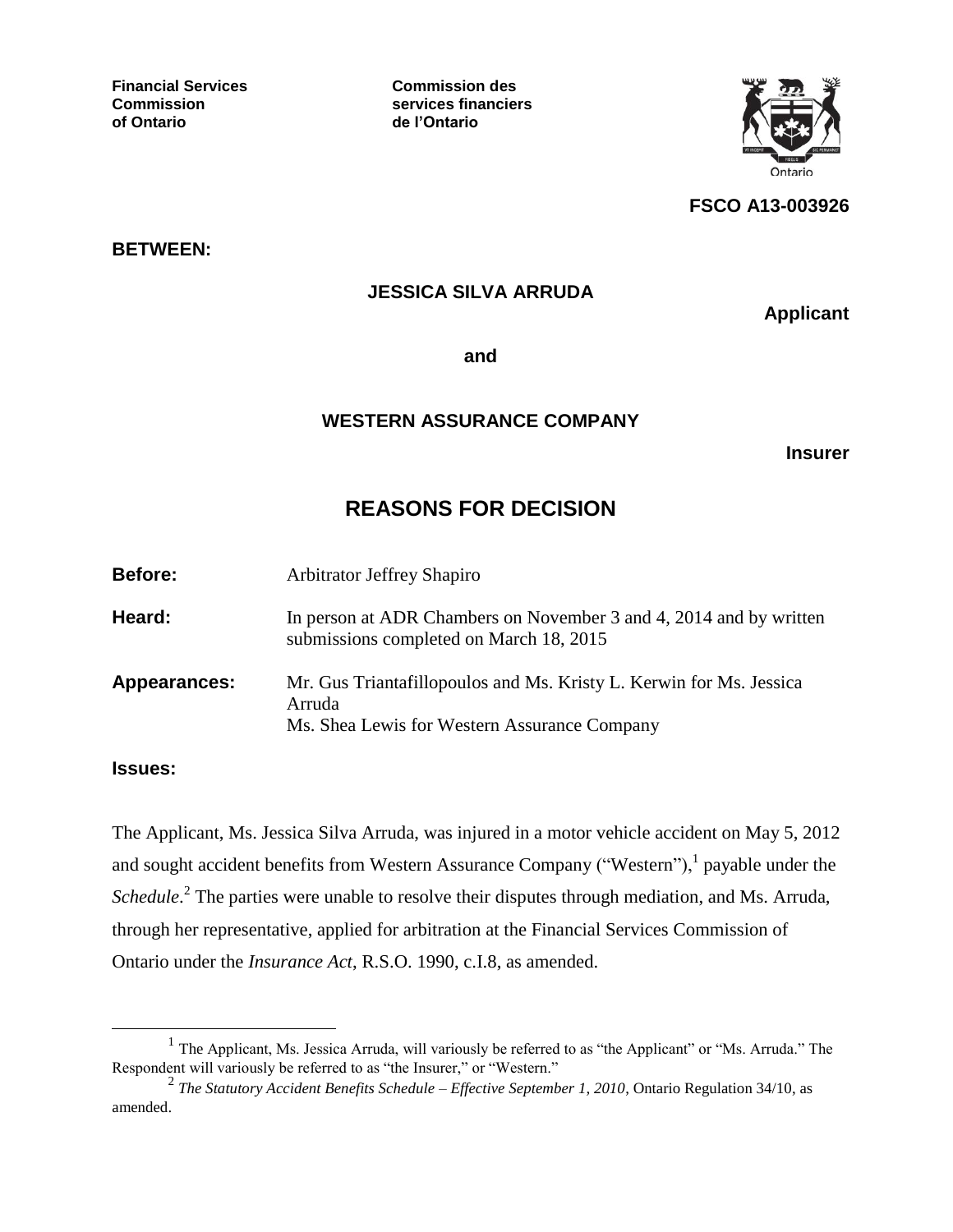The issues in this Hearing are:<sup>3</sup>

- 1. Do the Applicant's injuries fall outside the Minor Injury Guideline ("MIG")?
- 2. Is the Applicant entitled to an Income Replacement Benefit ("IRB"), as follows:
	- a. From May 12, 2012 (i.e. 7 days after the accident) to May 3, 2014 (i.e. the 104 week mark); and
	- b. From May 4, 2014 to date and ongoing at the rate of \$185.00 per week?
- 3. If the Applicant is entitled to an IRB up to the 104-week mark, what is the quantum?
- 4. Is the Applicant entitled to receive Medical/Cost of Examination Benefits, as follows:
	- a. \$1,331.00 for an Orthopaedic Assessment by Dr. Fred Langer of Jane Yonge Medical Assessments, dated September 14,  $2012$ ;<sup>4</sup>
	- b. \$855.40 for Physiotherapy by Physiotherapy First, per an OCF-18, dated October 3, 2012;
	- c. \$1,937.64 for a Psychological Assessment by Dr. Judith Pilowsky, dated October 29, 2012;
	- d. \$855.40 for Physiotherapy by Physiotherapy First, per an OCF-18, dated November 29, 2012; and
	- e. \$45.00 for an ambulance bill?
- 5. Is the Applicant owed any interest on any outstanding benefits?
- 6. Is the Respondent liable to pay the Applicant a Special Award?
- 7. Is the Respondent required to pay the Applicant's expenses of the Arbitration Hearing?

## **Result:**

- 1. Ms. Arruda's injuries did fall within the MIG. Ms. Arruda's injuries are no longer in the MIG.
- 2. Ms. Arruda is entitled to an IRB up to the 104-week mark. She is not entitled to an IRB thereafter.
- 3. The quantum for Ms. Arruda's pre-104 week IRB is \$103.86 per week.

 $3$  The parties listed the issues in slightly different fashion from each other as well as the pre-hearing letter.

<sup>&</sup>lt;sup>4</sup> There is a question as to the nature of this issue, as discussed below.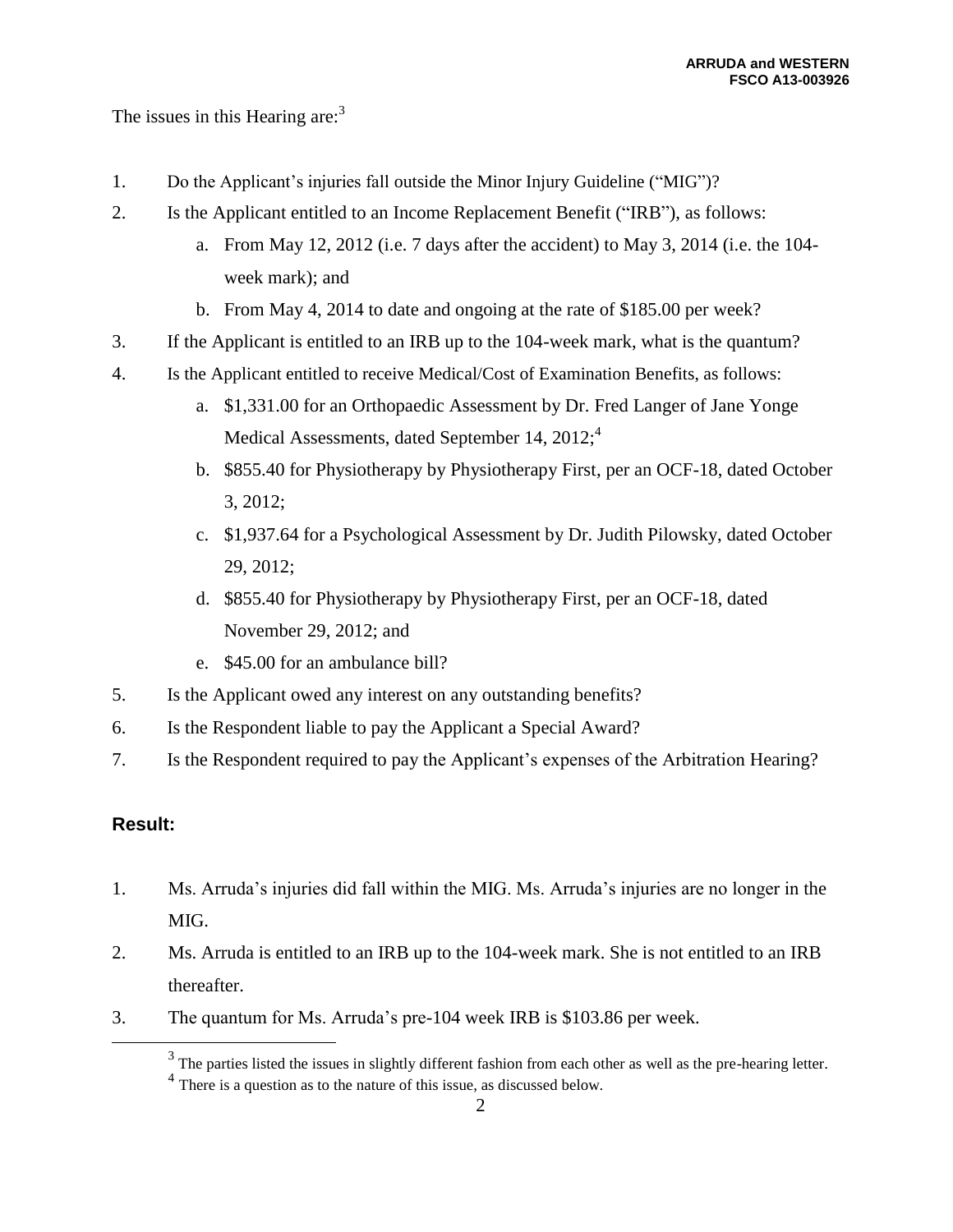- 4. Ms. Arruda is entitled to reimbursement for the ambulance fee, but is not entitled to the other four medical benefits claimed.
- 5. Ms. Arruda is entitled to interest on overdue benefits.
- 6. Western is liable to pay the Applicant a Special Award.
- 7. Western is required to pay the Applicant's expenses of the Arbitration Hearing.

## **EVIDENCE AND ANALYSIS:**

## **Evidence**

Only the Applicant was heard by *via voce* testimony. The remainder of the evidence, including all of the medical evidence, was submitted by way of written reports and other documents.<sup>5</sup> The parties made closing oral submissions, followed by written submissions. Following an overview/chronology, I will summarize Ms. Arruda's testimony and the key medical evidence, followed by a discussion of the issues.

## **Overview/Chronology**

 $\overline{a}$ 

Two weeks prior to the motor vehicle accident ("the MVA"), i.e., April 21, 2012, Ms. Arruda gave birth to her daughter, Chloe, at William Osler Health Systems Hospital. During that process, she was given an epidural that left her with back pain. In the year prior to the accident, Ms. Arruda had maintained two part-time jobs, although by the time of the birth, Ms. Arruda was on maternity leave.

By all accounts, in the late evening hours of May 5, 2012, Ms. Arruda was involved in a significant motor vehicle collision. She was a backseat passenger in her boyfriend's vehicle as it passed through an intersection and was "t-boned" with the impact on the driver's side. Ms. Arruda consistently described at the Hearing and to medical providers that her body slammed into the

 $<sup>5</sup>$  In terms of substantive evidence, the parties agreed to the submission of a Joint Arbitration Brief ("Exhibit")</sup> 1"), a Joint Medical Brief ("Exhibit 2"), Supplementary Respondent's Arbitration Brief ("Exhibit 3"), a supplementary Letter from bluepoint Valuations dated November 3, 2014 ("Exhibit 4"), and Adjuster's Log Notes ("Exhibit 6"). Additional exhibits received that are procedural in nature are not listed here.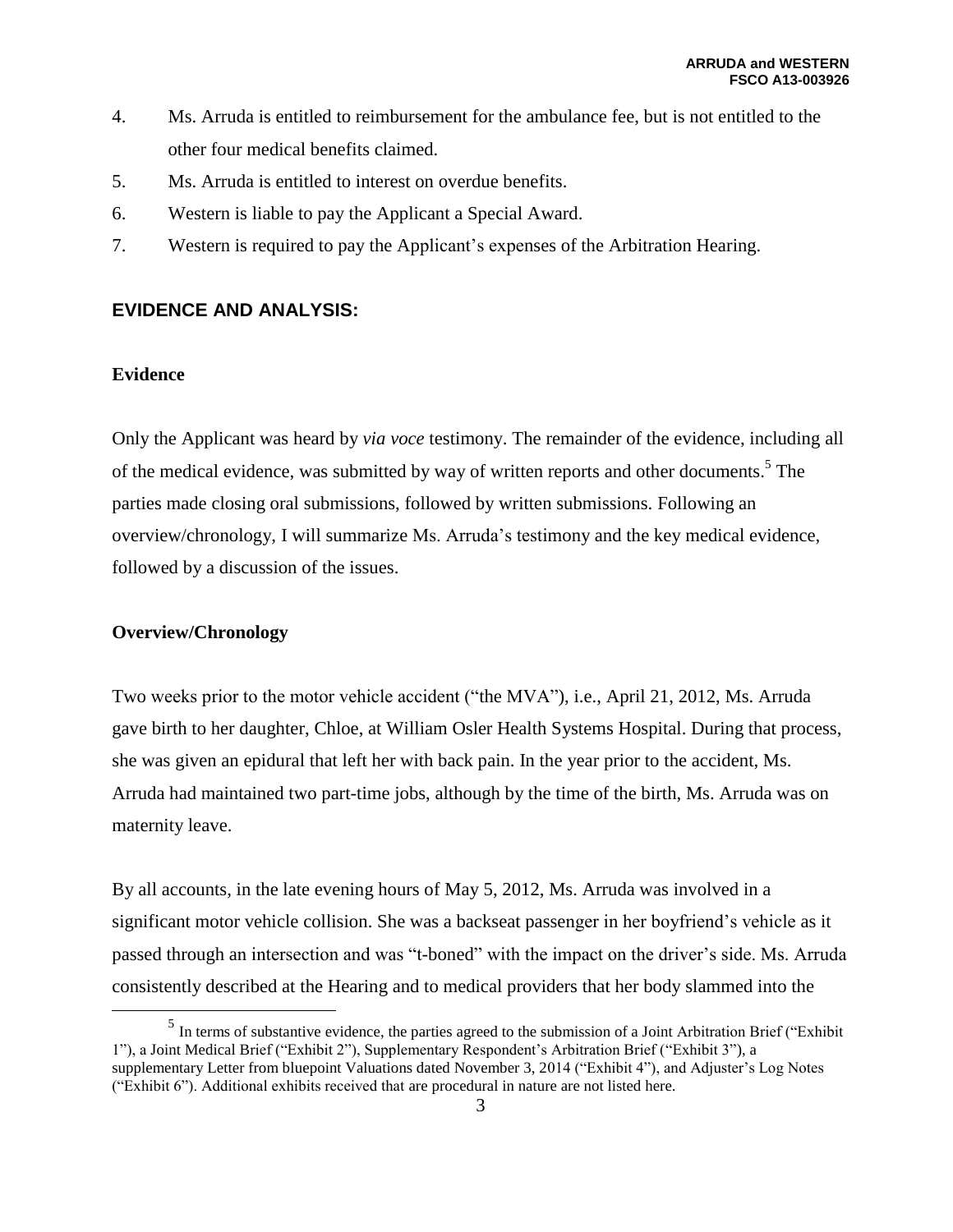door and that she struck her head on the window. No evidence was presented to the contrary. No loss of consciousness was reported. She was transported to the hospital where she was examined and released. To date, no x-rays, ultrasounds, or MRIs have been administered.

Ms. Arruda immediately followed up with her long-standing family physician, Dr. Molnar, complaining of hitting her head and back and left shoulder pain, and was referred to, and received, therapy at Physiotherapy First ("PhysioFirst"). Ms. Arruda was treated under the MIG over the next several months until the MIG limit was exhausted.

By way of an OCF-18, dated September 14, 2012, Ms. Arruda sought to receive the Costs of Examination Benefit for an In-Home Assessment Report, dated September 25, 2012, by Jane-Yonge Medical Assessments ("Jane-Yonge").

By way of an OCF-18, dated October 3, 2012, approximately 5 months post-accident, PhysioFirst sought treatment for Ms. Arruda beyond the MIG limits. An additional OCF-18, dated November 29, 2012, followed from PhysioFirst.

By way of an OCF-18, dated October 29, 2012, Ms. Arruda sought a psychological assessment by Dr. Judith Pilowsky. It is unclear what portion of the OCF-18 was actually 'incurred.' The assessment was never conducted, but the OCF-18 contains "additional comments" by Dr. Pilowsky stating that she conducted a telephone interview with Ms. Arruda, and based on Ms. Arruda's symptoms, Ms. Arruda "does not fit the criteria…[for a] Minor Injury according to the SABS…". Thus, she was requesting funding for a full assessment.

Western denied all of the above treatment plans beyond the MIG limits and sought Independent Examinations ("IEs") with Dynamic Functional, which produced reports, as follows:

- 1. Two (2) Psychology Evaluation Reports of Dr. Jonathan Siegel (psychologist), respectively dated December 3, 2012, regarding IRB and medical rehabilitation;
- 2. Physical Demands Description Light Duty Cleaner Hallmark Housekeeping Services Inc. by Vinita Tandon (OT), dated December 12, 2012;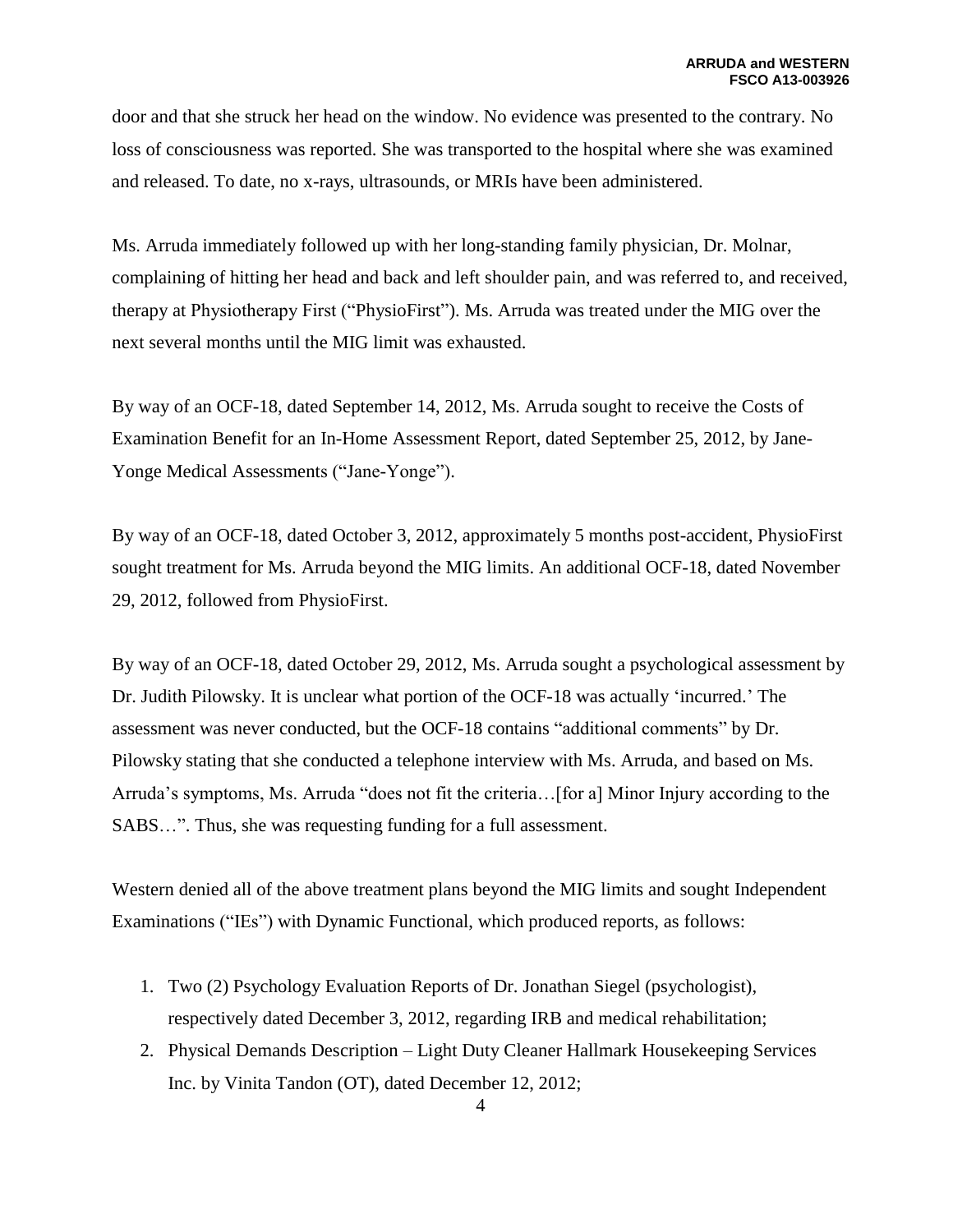- 3. Functional Abilities Evaluation Report of Angela Bertolo (OT), dated December 17, 2012;
- 4. Two (2) Physiatry Evaluation Reports of Dr. Anna Czok, respectively dated December 20, 2012 regarding IRB and medical rehabilitation;
- 5. Medical/Rehabilitation Minor Injury Guideline (MIG) Executive Summary of Dr. S. Dharamshi, dated January 8, 2013.

In the briefest of terms (discussed further below), the IEs found Ms. Arruda to have sustained soft tissue injuries and minor psychological 'difficulties', which (1) did not require further treatment or (2) cause her to "suffer a substantial inability to perform the essential tasks of her pre-accident employment."

During this period, there were various correspondences between the parties regarding the necessary information to calculate Ms. Arruda's IRB, which are addressed below. Thus, although Western lacked the aforesaid information to issue a cheque for an IRB, based on the aforesaid IEs, by letter and OCF-9, dated January 18, 2013, Western terminated the IRB.

Ms. Arruda next saw her family doctor in April of 2013 and then the next significant piece of medical evidence is a February 14, 2014 report of orthopedic surgeon, Dr. Michael West. Dr. West opined that Ms. Arruda has, *inter alia*, Chronic Pain Syndrome and "Post-Traumatic Anxiety and Distress Disorder with Depressive Episodes". He noted that further comment on the latter diagnosis is beyond the scope of his specialty.

There is no evidence before me that the Insurer responded to Dr. West's Report or examination. Conversely, it does not appear that Ms. Arruda sought pre-approval for the Cost of the Examination under the *Schedule* nor is she seeking reimbursement for it. She does, however, rely on it for medical evidence.

While there remains disagreement as to the cause of the delay in payment and the quantum (approximately \$6.00 per week); in October 2014, shortly before the Hearing, Western paid the IRB for the period from May 12, 2012 to January 13, 2013.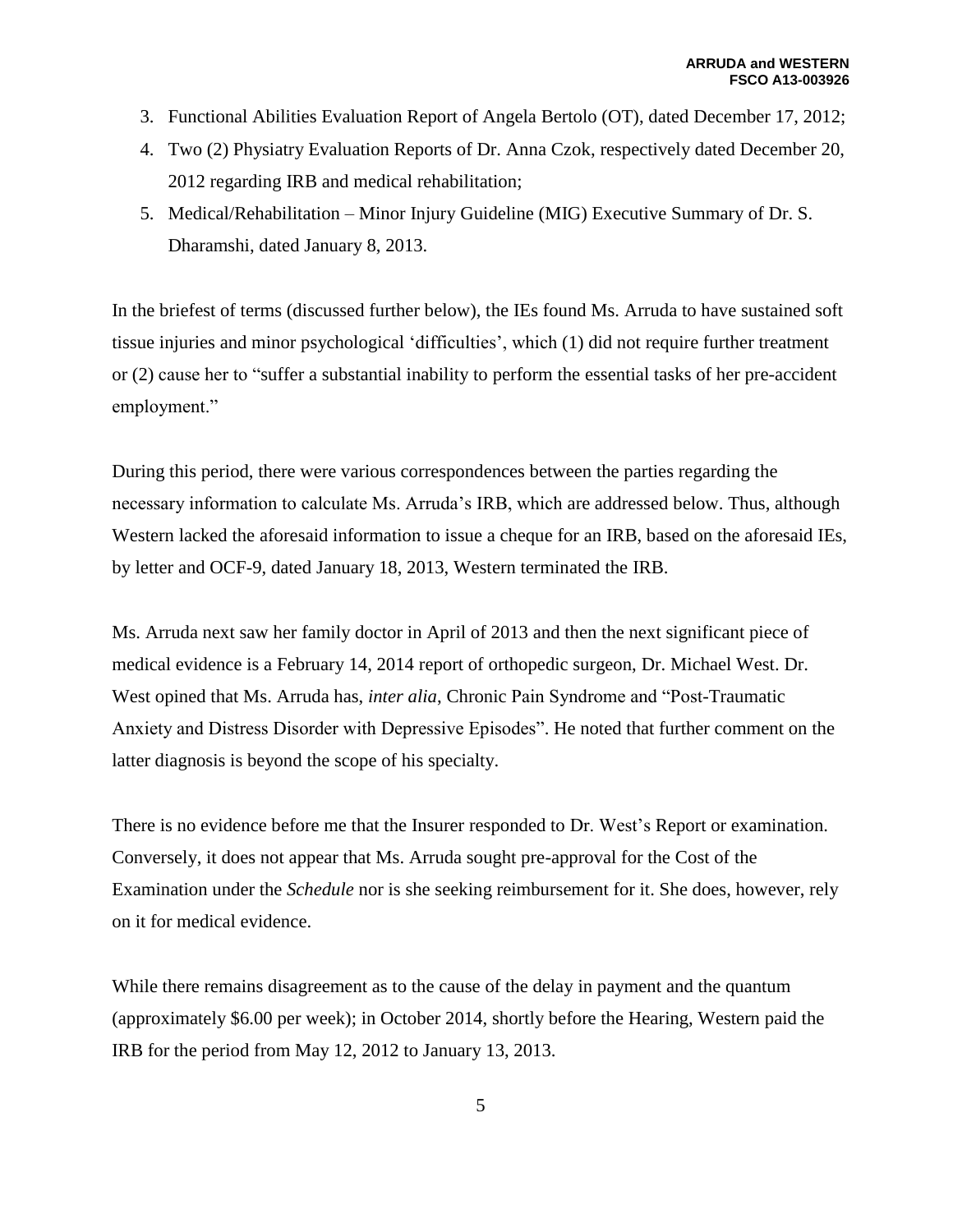### **Position of the Applicant**

The Applicant contends that she was involved in a serious accident, causing her largely soft-tissue injuries which are outside of the MIG due to (1) pre-existing back pain related to the epidural procedure two weeks pre-accident, and (2) the subsequent onset of chronic pain and psychological injuries. In support of her position, the Applicant points to her dramatic change in lifestyle from before the accident compared to that after the accident; her inability to perform numerous functional activities; and continuing complaints of pain, dizziness, and headaches. She contends that she is entitled to an IRB as she remains physically unable to complete the demands of her active pre-employment positions, and also meets the post-104 week test as she is virtually unemployable. Additionally, she claims her IRB was not calculated properly and she takes numerous issues with the Insurer's adjusting of the claim.

#### **Position of the Insurer**

Regarding medical benefits, the Insurer contends that the Applicant suffered soft-tissue injuries which squarely fall under the MIG, and minor psychological "difficulties" that do not constitute an "impairment" or remove her from the MIG. As for IRBs, the Insurer contends that it properly terminated benefits on January 13, 2013, based on a series of IE Assessments which established that the Applicant no longer met the pre-104 Week Test, or the more stringent post-104 Week Test. The Insurer contends that Ms. Arruda is a 'poor historian' and thus it disputes her account of her medical history or her functional abilities, pointing, for example, to Ms. Arruda's functional abilities displayed in caring for her baby and use of an elliptical machine, among other inconsistencies in her presentation.

### **Testimony of Ms. Jessica Arruda, the Applicant**

As noted, Ms. Arruda was the only witness to testify. She was born on December 6, 1986, making her 26 years old at the time of the accident. She is two credits shy of completing her high school diploma, but has earned three Microsoft Certificates regarding software. She lives in her parents' home, together with her baby daughter, Chloe.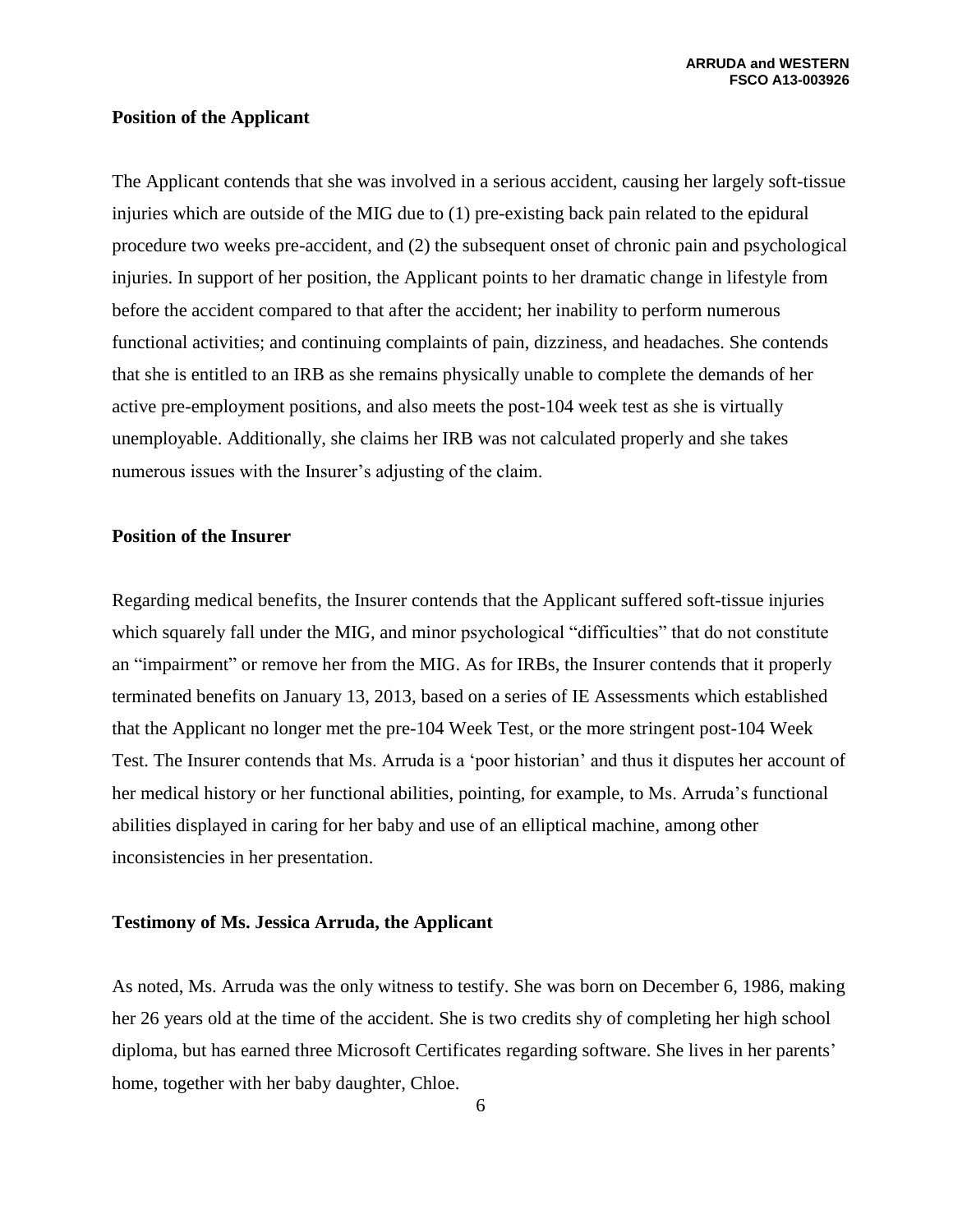Ms. Arruda testified that prior to the accident (beginning October 2005), she was employed parttime as a cleaner with Hallmark Cleaning Services ("Hallmark"), which was a physically active position requiring active physical labour, including bending, lifting, vacuuming, and scrubbing. She worked 5 hours per day, 5 days a week, earning approximately \$15/hour. She was also employed part-time, on a contract basis, as a temporary receptionist and administrative assistant (October 2010-November 2011) through David Aplin and Associates ("David Aplin"). She testified that she earned approximately \$10.00/hour ('as best as I can recall').

Ms. Arruda testified that prior to the accident, she had an active lifestyle and regularly attended a GoodLife Fitness gym. She engaged in kickboxing, fishing, boating, hiking, camping, and would use various exercise equipment at the gym.

Ms. Arruda began maternity leave prior to the accident.<sup>6</sup> On April 21, 2012, approximately 2 weeks before the accident, she gave birth to her baby, Chloe. As a result of an epidural procedure, she experienced pain in her back and that pain was present at the time of the accident.

*Accident* – Ms. Arruda described the accident as occurring at approximately 11:30 p.m. as her car passed through an intersection. The vehicle was struck on the front driver's side, which pushed the car up over the curb and onto the adjacent sidewalk. She testified that she struck the left side of her face and head on the window and the rest of her body was thrown against the door.

*After the Accident –* Ms. Arruda was taken to the hospital and released with Tylenol for the pain. She had swelling on her leg and bruising on her hip and the next morning, headaches and migraines and aching pains in her back. She required assistance helping to care for Chloe and most household tasks, difficulties which she still experiences. She experiences pain with vacuuming, scrubbing, bending, etc., and so her family still helps her with those tasks.

<sup>&</sup>lt;sup>6</sup> Based on her EI file, bluepoint Valuations notes that Ms. Arruda's last day of work before maternity leave was December 30, 2011. On January 10, 2012, she applied with Employment and Social Development Canada for Employment Insurance (i.e. maternity and parental benefits).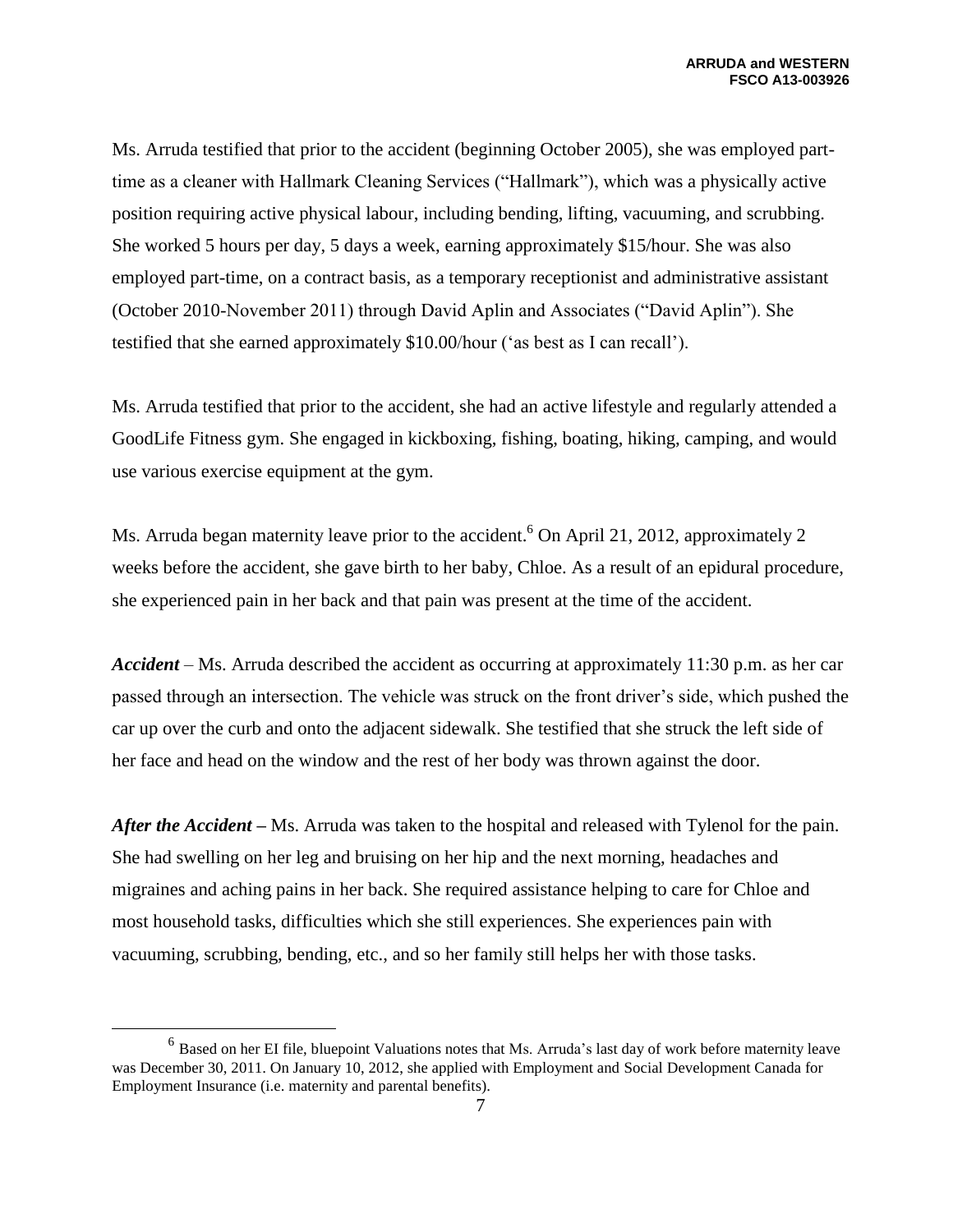She began therapy with PhysioFirst several days after the accident, which she felt helped, until the insurance company stopped paying. She states that it is the only treatment she received and that it ended in November 2012. She feels her condition is now getting worse. She only ever took Tylenol and Advil for the pain and currently takes homeopathic medication.

She felt she had depression, anxiety, and low self-esteem as a result of the accident. Currently, she drives when she has to, but has anxiety doing so. She claims memory loss and a decreased ability to concentrate. She felt she could not return to her pre-accident employment because of the pushing, pulling, bending and lifting. She mentioned she still has numbness and tingling in her fingers.

On cross-examination, Ms. Arruda was presented with several of her statements recorded in the medical reports by both her treating physicians and Independent Medical Examinations. For the most part, she did not deny the statements, though on occasion, denied them or explained apparent inconsistencies.

For example, during direct testimony, she was clear that she tried to continue her workout activities at her regular gym, i.e. GoodLife Fitness, but wasn't able to use the exercise equipment or do much at all and discontinued the membership. However, on cross-examination she admitted telling the IE psychologist, Dr. Siegel, that she was then currently a member of GoodLife Fitness – the examination being seven months post-accident – and that she uses the elliptical machine twice a week for approximately 45 minutes. She did not deny the accuracy of that statement, but did explain that she would have to take breaks during those 45 minutes, which she did not prior to the accident.

She claims she can't remember if she told her family doctor about her psychological complaints.

She testified that she drove 40 minutes to the Hearing alone from Brampton and was able to do so without incident. While she described having received much help from her family in caring for her baby since the accident, she did admit that she can pick her up and care for her when her parents are not present.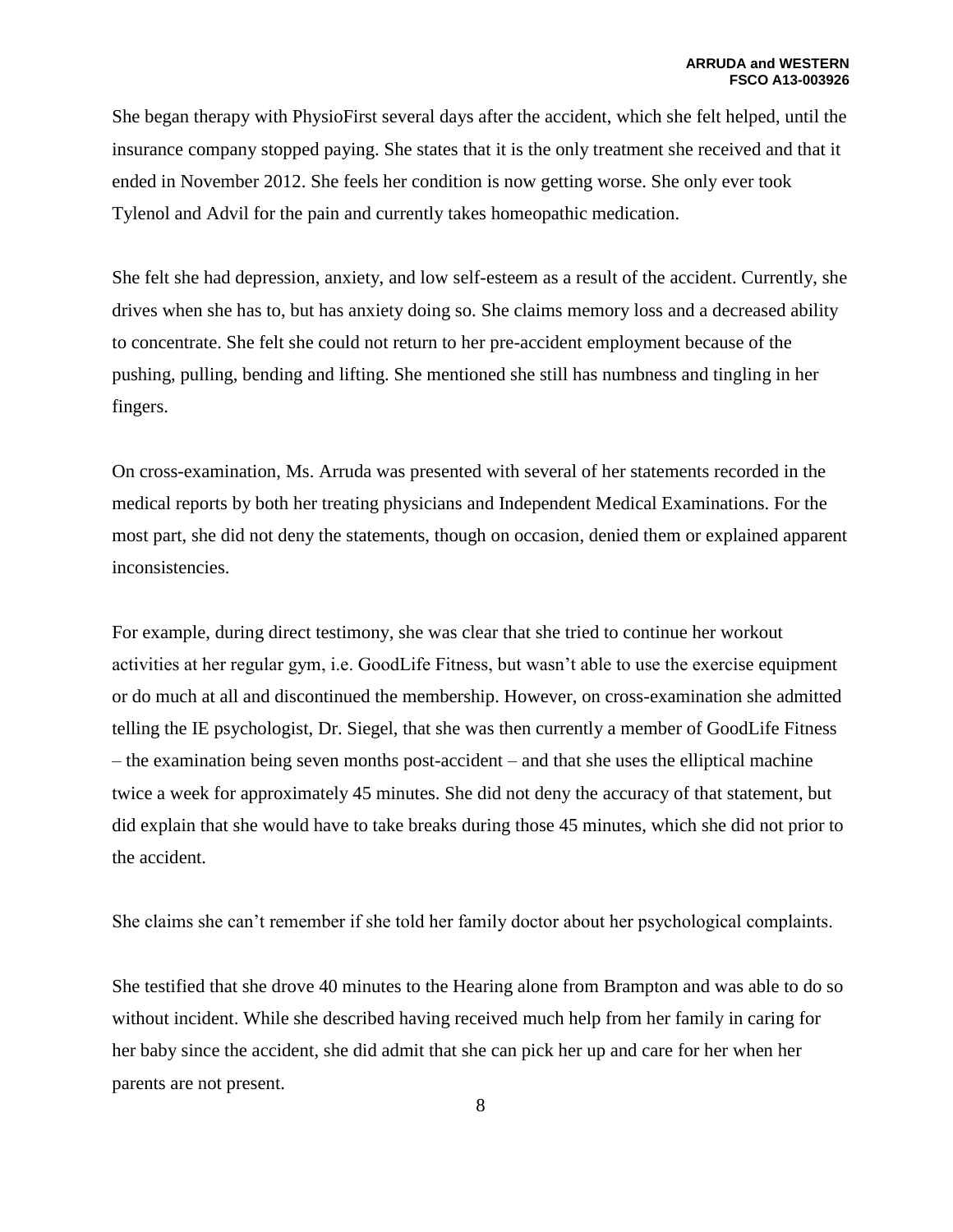There was no testimony or evidence presented that she attempted to secure employment postaccident or had given much thought towards future career plans or possibilities.

## **Medical Evidence – Overview**

As noted above, all the medical and rehabilitation evidence was introduced in written form. The Insurer produced seven IE reports from five practitioners, while the Applicant produced one report generated more than a year after the last treatment plan in dispute and further relies on various records and Ontario Claim Forms ("OCF"). Below, regarding each record, I summarize the pertinent points. First, an overview of the time-frame is important. In summary:

- The accident occurred in May of 2012;
- The Applicant was treated within the MIG until July 27, 2012;
- The OCF-18s for disputed treatment were submitted in September, October, and November of 2012;
- The series of Independent Examinations ("IE") occurred in December of 2012;
- There is a single family doctor visit in 2013 mentioning the MVA;
- In February 2014, the Applicant underwent an assessment by Dr. West, who opined a new diagnosis of Chronic Pain Syndrome. Dr. West's assessment, however, is not associated with a contemporaneous OCF-18. Likewise, Dr. West also does not comment on prior treatment, the denied OCF-18s from 2012, or the Insurer's IEs.

## **William Osler Health System<sup>7</sup>**

Hospital Records from April 21, 2012 to June 5, 2012 were produced. The birth records, including an April 21, 2012 Operative Report, document the Applicant was administered an epidural. The parties did not call my attention to, nor did I see, any reference to unusual lingering back pain from the epidural. Regarding the accident, the Ambulance Call Report indicates 'left sided pain[,] including neck shoulder back & legs,' and appear to note no bruising, trauma or swelling, but pain

 $^7$  Joint Medical Brief, Tab 1.a.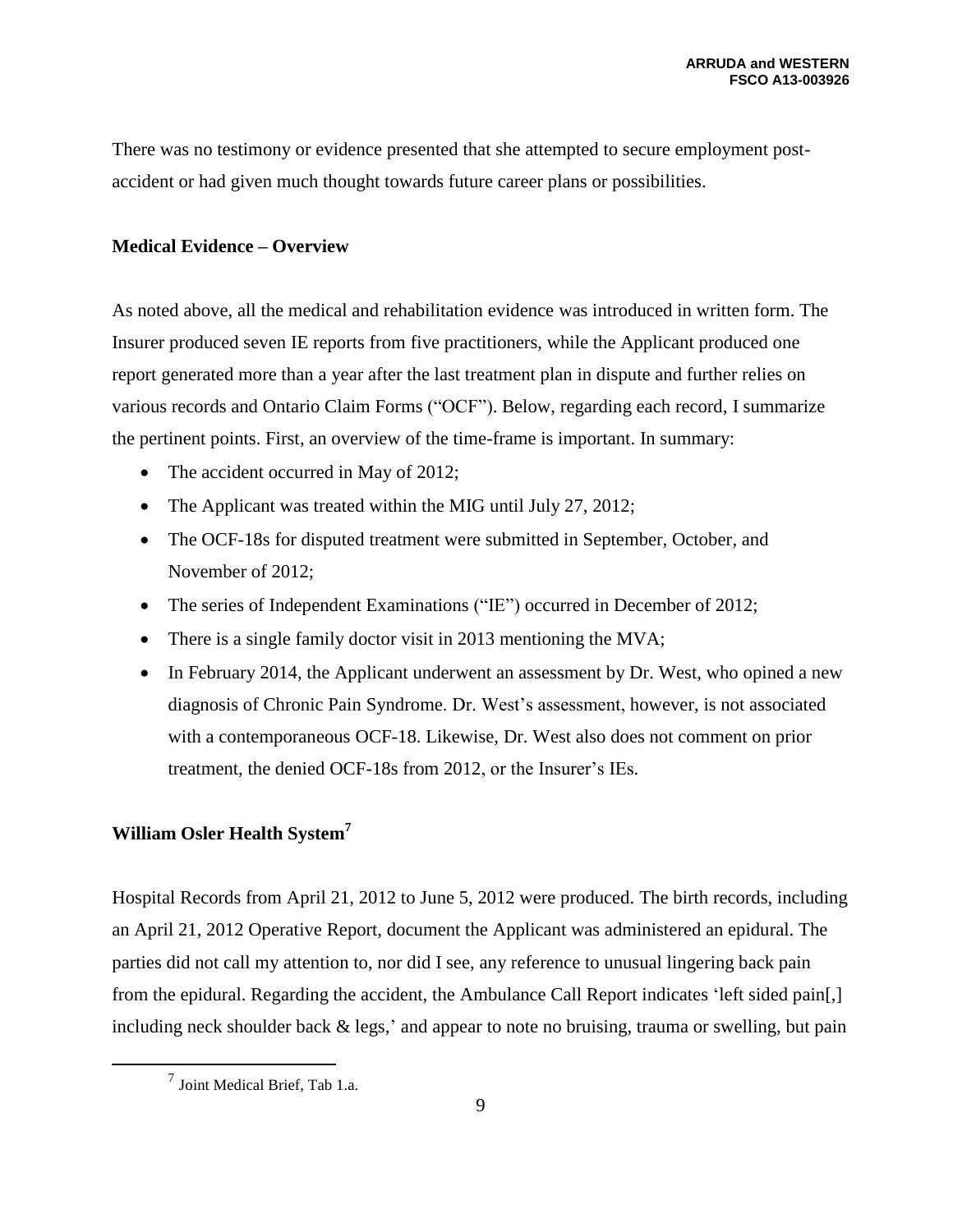on movement. The Emergency Room records are illegible, but the Triage Record notes "Complaint: Upper extremity pain…lower extremity pain," and "Additional Relevant Information:…complain of pain to her left shoulder and neck back and left leg," with pain noted as a "5/10."

## **Dr. G.B. Molnar (Applicant's family doctor)<sup>8</sup>**

Dr. Molnar's records consisted of (1) clinical notes and records ("CNRs") from October 23, 2010 to June 15, 2012 and then from April 12, 2013 to June 26, 2014, and (2) a "Summary of Preaccident Medical History dated December 6, 2012." While largely illegible, I find the CNRs showing four MVA related office visits: May 8, 2012, June 15, 2012, April 24, 2013, and June 26, 2014, all noting pain.

The December 6, 2012 summary is a questionnaire completed by Dr. Molnar, which appears to have been presented to him by Ms. Arruda's counsel. Dr. Molnar states the last visit was June 15, 2012. Of importance, it describes "5) List of pre-MVA Medical Conditions & Dates reported:…NIL other than delivering baby 21/3/12" and "6) post-MVA Medical Conditions & Dates reported; [sic] Back + left shoulder pain-June 15/12[.]" Dr. Molnar states it is "uncertain" if the injuries "affected her ability to return to work," and that the injuries sustained have not "affected any of his/her pre-accident normal life activities."<sup>9</sup>

Contained in the records is a June 3, 2013 Consultation Report form Osler Health Centre regarding an unrelated procedure. It notes that other than the unrelated condition, "Her health is otherwise good."

## **Jasdeep Dhir (physiotherapist) of Physiotherapy First<sup>10</sup>**

<sup>8</sup> Joint Medical Brief, Tab 2.a-c.

 $9$  Joint Medical Brief, Tab 2.b. at question 7, subparts 4 and 5.

<sup>10</sup> Joint Medical Brief, Tab 3.a-i.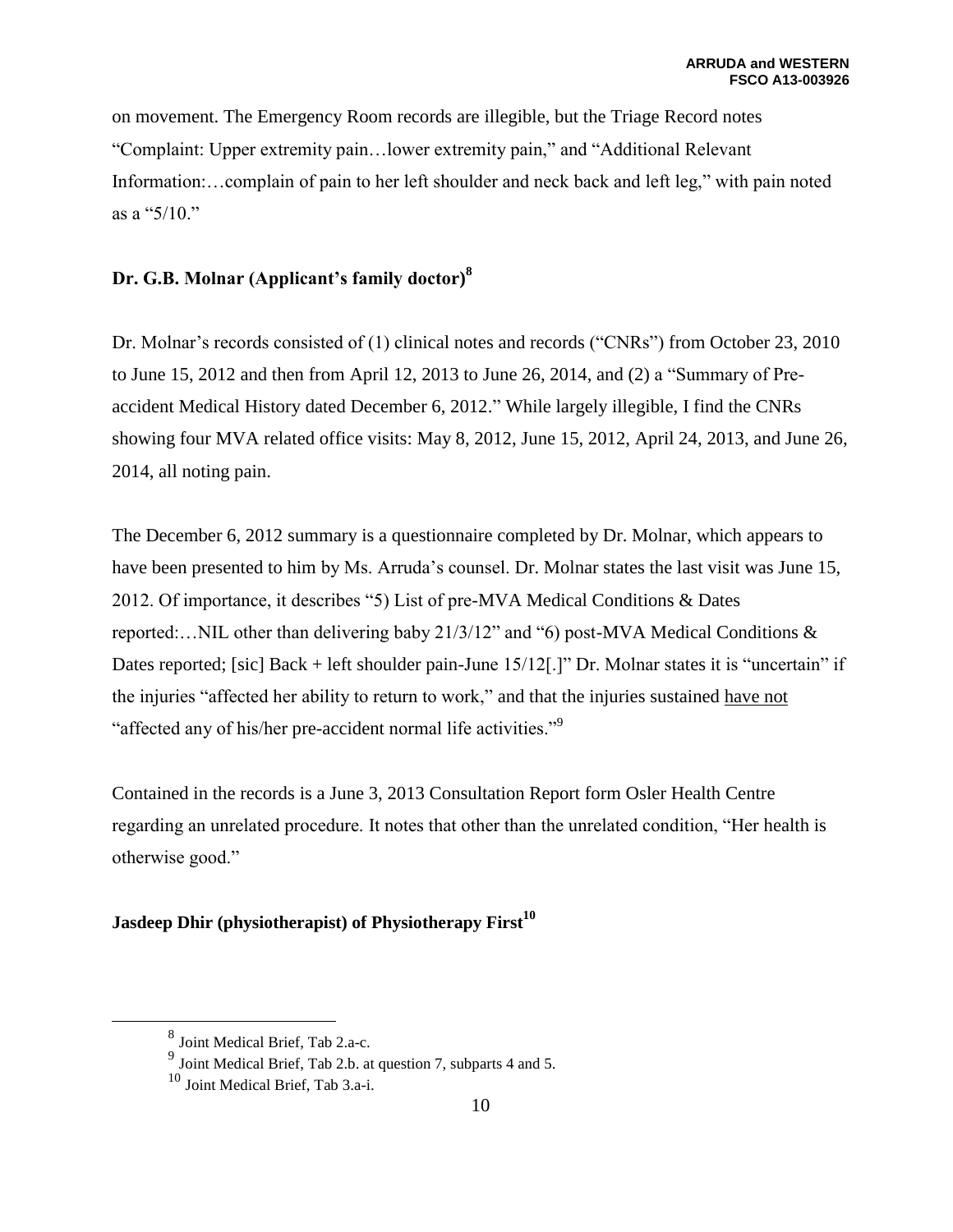No formal report was submitted by Ms. Arruda's main treatment provider, Jasdeep Dhir (physiotherapist) of Physiotherapy First, but CNRs from May 7, 2012 to November 26, 2012 were provided along with various OCFs from May 11, 2012 to November 26, 2012.<sup>11</sup> Of note:

- The OCF-23, Part 5, lists 'radiculopathy, cervical region;' Part 6(b) provides no known pre-existing conditions that could affect recovery; and Part 7 provides a 'positive psych screen' could be a barrier to recovery.
- The May 11, 2012 OCF-3, Part 6, lists a substantial inability to conduct caregiving and housekeeping activities, but the employment related test is "N/A," with anticipated disability at 9-12 weeks. Various strains, sprains, dislocations and related injuries are listed to lumbar and cervical spine, neck, shoulder, upper arm, pelvic region, and knee.
- A July 25, 2015 OCF-18, Part 4, lists the injuries as within the MIG; Part 7 states no preor post-accident developments that could affect response to treatment; and Part 9 denies any barriers to recovery.
- An OCF-24 MIG Discharge was dated August 7, 2012.

- An October 3, 2012 OCF-18 first sought treatment outside of the MIG. Again, Part 7 provides no pre- or post-accident condition which could affect her response to treatment. Of particular importance, Part 8 provides activity limitations listed as, "Pain with prolonged sitting and standing, Pain with bending and twisting, Patient unable to do any lifting and resisted [sic] movement, difficult sleeping." Various check boxes are listed in Part 9, with the following notation, "Patient has completed the MIG, but will require [sic] treatment plan that is all active to allow patient to reach maximal recovery and become independent with a home program."
- The OCF-3 and OCF-18, dated November 26, 2012, both contain notations that "patient still reporting pain the neck with numbness in both hands,...Also pain in the low back. Patient also has intermittent headaches, reports overall improvement 50%, still requires ongoing treatment."

<sup>&</sup>lt;sup>11</sup> Physiotherapy First's records consisted of Treatment Confirmation Form (OCF-23), dated May 11, 2012; Disability Certificates (OCF-3s), dated May 11, 2012, May 24, 2012, and July 25, 2012; Treatment Plan (OCF-18), dated July 25, 2012, with a Minor Injury Treatment Discharge (OCF-24), dated July 27, 2012; Treatment Plan (OCF-18), dated October 3, 2012; Disability Certificate, dated November 26, 2012; and Treatment Plan, dated November 26, 2012.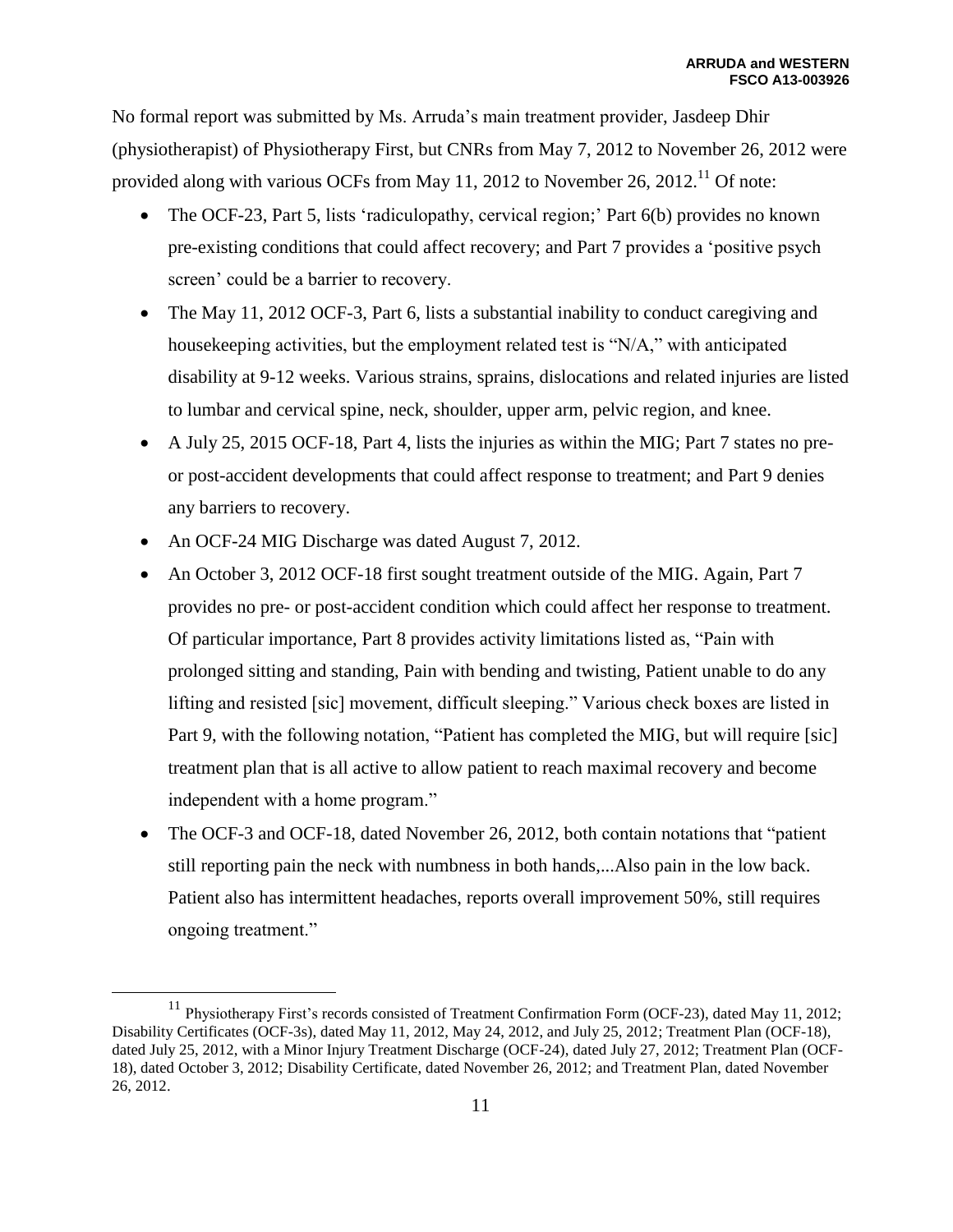# **Jane-Yonge – In-Home Assessment Report, dated September 25, 2012, by Lyudmyla Listar (RN) of Jane-Yonge Medical Assessments Inc.<sup>12</sup>**

The assessment report states that the purpose of the assessment is to verify the demands of daily living. The assessment proceeds to recommend 14.5 hours of Home Care [i.e. Housekeeping] Assistance and 17.5 hours of Child Care Assistance. However, it does not appear that either of those benefits are available under the policy.

Regarding Child Care Assistance (p. 3), the report states, "The client reported that following her motor vehicle accident; [sic] she is no longer able to participate in the caregiver tasks due to her related injuries. The client reports that her mother and mother in-law are currently assisting her with those tasks." The report notes, however, that she is independent with diaper changes, dressing and feeding her daughter.

The report states that Ms. Arruda reports headaches "described as intermittent…occurs a few times per month…" and dizziness "occurs daily."

Regarding assessment of the Applicant's activities, rather than "capable w/restrictions," she is assessed as "Unable" to visit friends with the comment, "Ms. Arruda reported that painful symptoms deter her from visiting her friends." Physically she can lift 15 lbs., and carry for "short distance only," but she is assessed as "unable" for "Food preparation," with the explanation that she can prepare light meals, but not heavy cooking.

## **OCF-18, dated October 29, 2012, \$1,927.64 for Psychological Assessment by Dr. Judith Pilowsky<sup>13</sup>**

<sup>&</sup>lt;sup>12</sup> Joint Medical Brief, Tab 4.c. In the Pre-Hearing letter, and some of the parties' submissions, this item is listed as an Orthopedic Assessment by Dr. Fred Langer of Jane Yonge, yet it is an In-Home Assessment by Lyudmyla Listar. The two invoices that are attached to the report contain further inconsistencies. For instance, Jane-Yonge Invoice No. 11952 is for Psych Med Legal Assessment & Report Provided by Dr. B. Kershner in the amount of \$1,131.00, not \$1,331.00, while Invoice No. 11103 is for an OCF-18 In Home Assessment provided by Lyudmyla Listar, in the amount of \$200.00, also not the \$1,331.00.

 $13$  Joint Medical Brief, Tab 5.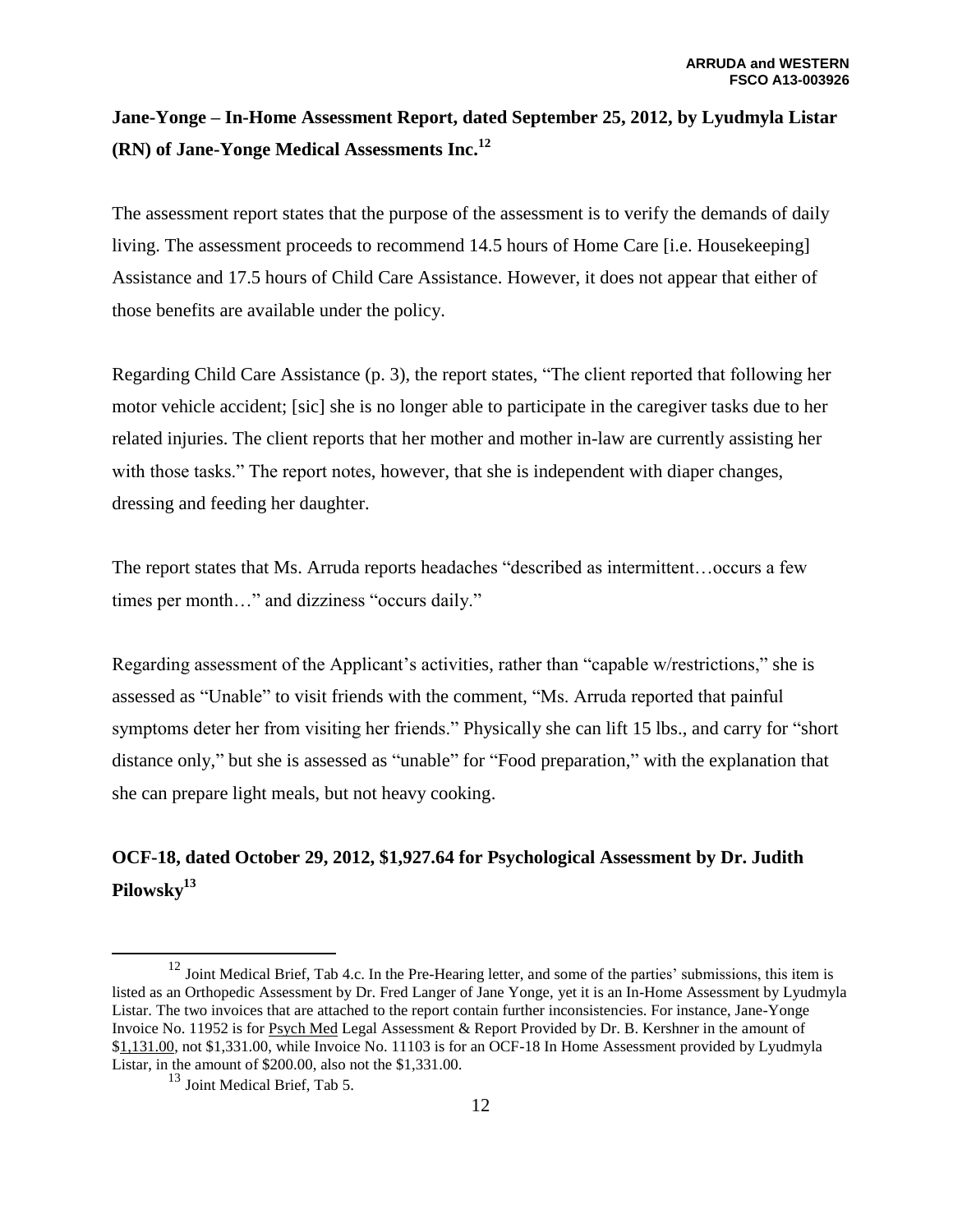Again, no formal report was submitted, but this OCF-18 contains some limited "Additional Comments", explaining that licensed Clinical and Rehabilitation Psychologist, Dr. J. Pilowsky, conducted a telephone interview with Ms. Arruda on October 29, 2012 and found the Applicant to be suffering from "psychological distress" and "symptoms" that are not considered within the MIG. Thus, Dr. Pilowsky completed the OCF-18 requesting to conduct an "assessment to ascertain whether or not psychological intervention would help this patient manage the psychological sequelae elicited by the accident." Another OCF-18 of the same date, but not in issue, states similar comments.

# **Psychology Evaluation Report of Dr. Jonathan Siegel (psychologist), dated December 3, 2012, regarding IRB<sup>14</sup>**

Dr. Siegel conducted a full IE psychological assessment of Ms. Arruda. He opines that, "Ms. Arruda has mild psychological adjustment difficulties associated with the subject motor vehicle accident of May 5, 2012. However, there does not appear to be any significant psychological impairment that would warrant a DSM-IV-TR Axis 1 diagnosis." He further states that she does not suffer a substantial psychological inability to do either pre-accident job.

The report records several important statements made by the Applicant. The accident occurred at 10:00 p.m. (est). Ms. Arruda "Attends Good Life [sic] Fitness twice per week, for approximately 45 minutes each time. She states that she works out on the elliptical machine…," and self-rates her "physical/functional ability to be approximately forty percent relative to pre-accident status and this is because of ongoing problems with pain." She states her physiotherapist told her she can't return as a cleaner, but Dr. Siegel doesn't state if she was told she can't return to the another position.

She "Earned certificates in Microsoft Excel and PowerPoint," worked for seven (7) years at Hallmark, and she thinks she might have kidney stones. She "drives on a daily basis", and "She is

<sup>14</sup> Joint Medical Brief, Tab 6.a.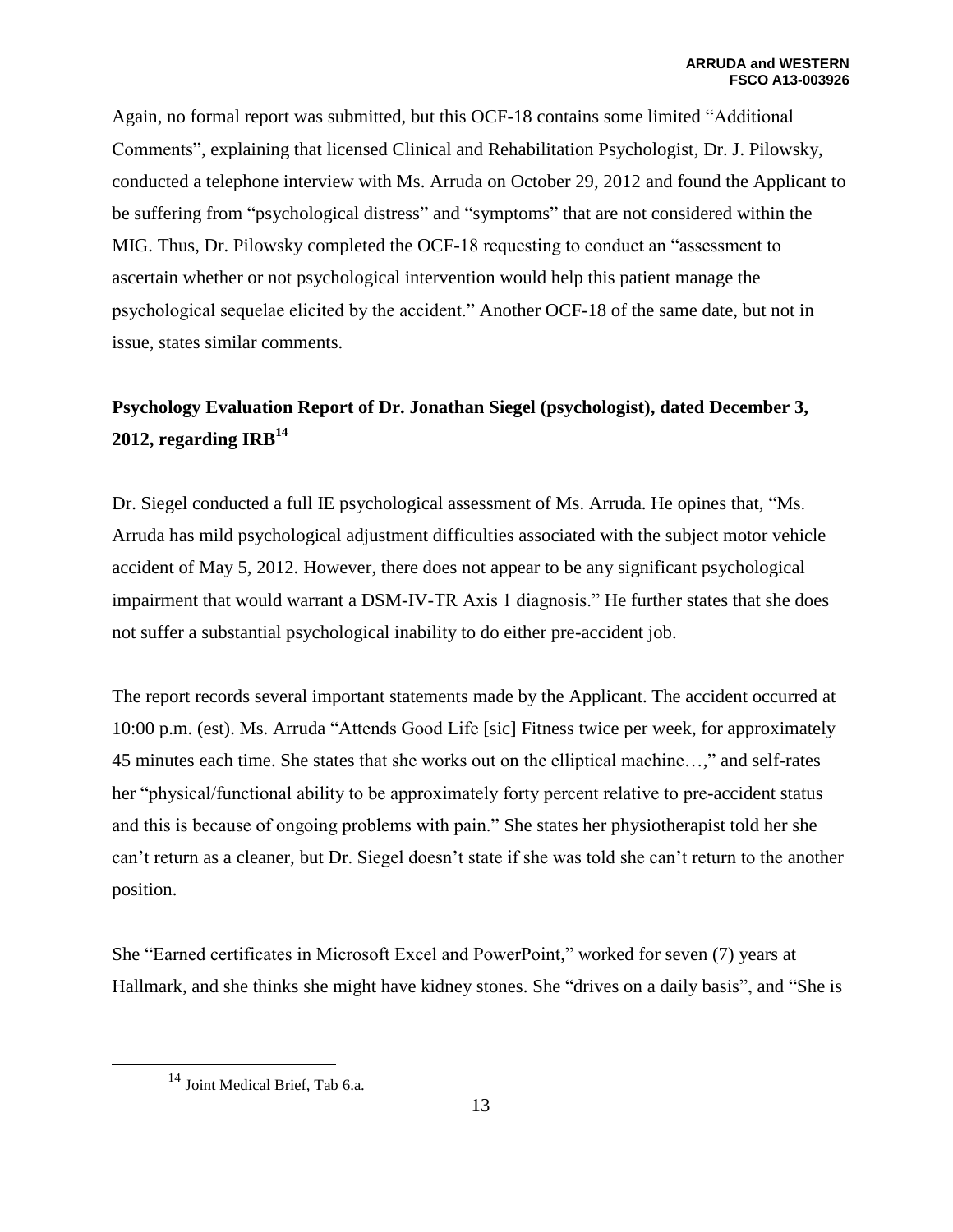not reporting any problems with driving or any significant anxiety, but she did note that she tends to be more nervous as a passenger…"

Ms. Arruda reports headaches with a frequency of approximately two times per week "if that". Although she describes her pain as 8/10, Dr. Siegel found no observable pain. She still goes to movies, shopping, the gym, stating "I still do everything," and she conducts her personal care independently. She "thinks her memory is satisfactory." During the 3 hour exam, she presented as normal, healthy, no observed discomfort and "…did not exhibit any pain behaviors."

Dr. Siegel did find her to be in the "Mild" range for depressive symptomatology, "…in addition to feelings of upset with ongoing problems with pain, which reportedly limit her from being able to carry out all the physical activity that she was carrying out prior to the accident, including cooking and cleaning." He noted she "worries about whether her pain will end."

# **Psychology Evaluation Report of Dr. Jonathan Siegel (psychologist), dated December 3, 2012, regarding Medical Rehabilitation<sup>15</sup>**

This is essentially the same as Dr. Siegel's first report, but offers opinions focused on Medical Rehabilitation. Dr. Siegel opines that Dr. Pilowsky's two OCF-18s are not reasonable and necessary. He provides the same conclusion that "… Ms. Arruda's psychological systems are not of a magnitude to warrant a DSM-IV-TR Axis I diagnosis," but adds that, "In my opinion, Ms. Arruda does not specifically require psychological treatment regarding the subject motor vehicle accident of May 5, 2012. Her family physician will be able to provide supportive encouragement and assist Ms. Arruda in learning to adopt self-management strategies for functional recovery." Thus, he does not conclude that Ms. Arruda is fully recovered, but states that her issues are within the MIG.

# **Physical Demands Description – Light Duty Cleaner Hallmark Housekeeping Services Inc. by Vinita Tandon (OT), dated December 12, 2012**<sup>16</sup>

<sup>&</sup>lt;sup>15</sup> Joint Medical Brief, Tab 6.b.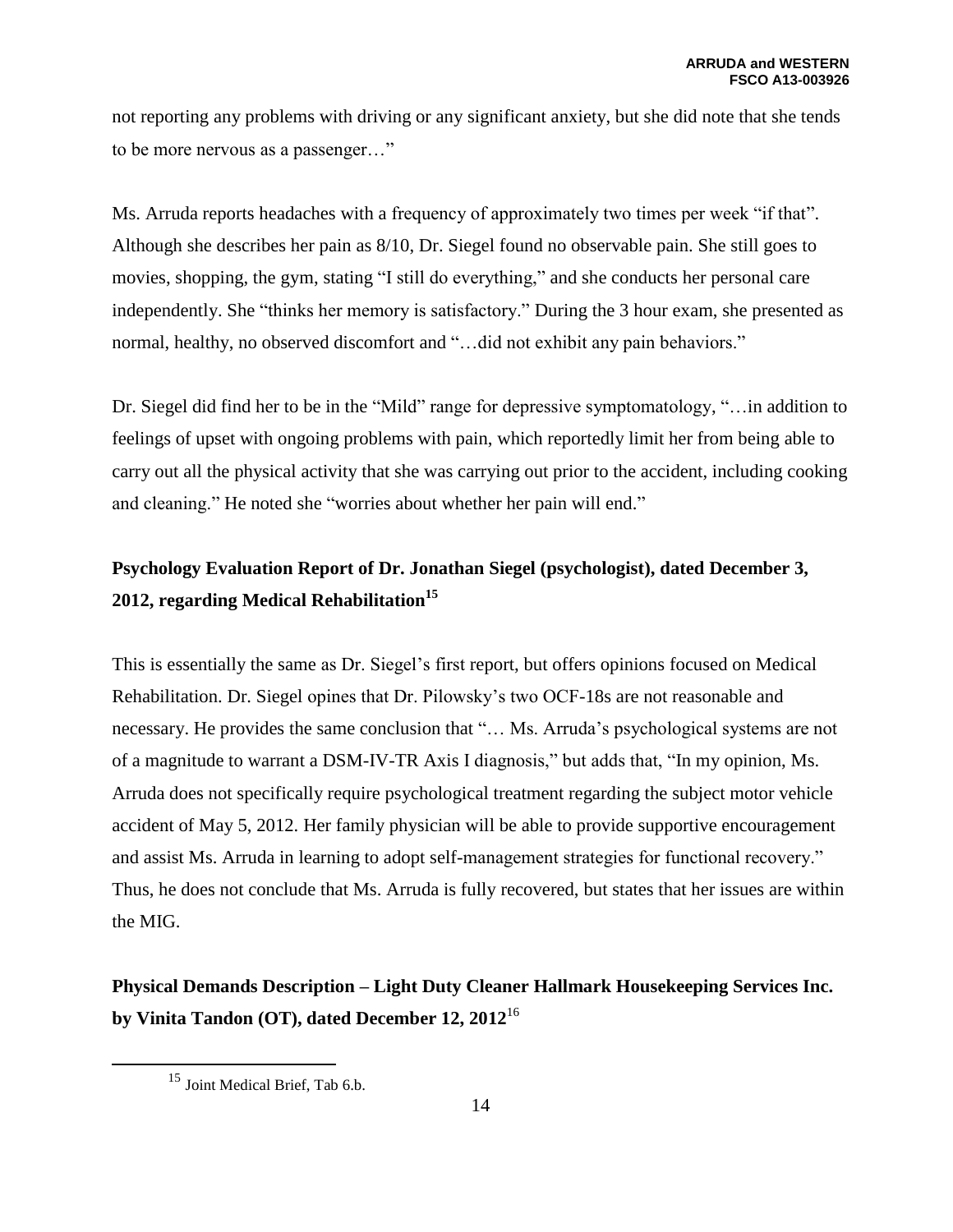Essentially, this Report finds that Ms. Arruda's pre-accident cleaner position falls in to the "Medium Strength Category," which for "the most part" involves lifting between 10kg and 20kg.

## **Functional Abilities Evaluation Report of Angela Bertolo (OT), dated December 17, 2012**<sup>17</sup>

This report records Ms. Arruda as stating "that she is able to perform her personal care tasks independently." However, she has not resumed all of her housekeeping and caregiving tasks, secondary to her current symptoms...." It notes that Ms. Arruda did not seem in any observable pain, and during various tests she "…displayed self-limited effort…" and "[si]gns of exertion or biomechanical strain were also not evident during the strength testing." Her position at the temporary agency involved answering the telephone, photocopying, and operating software programs. Questionnaires dealing with *perceived* disability produced scores of "moderate disability."

## **Physiatry Evaluation Report of Dr. Anna Czok, dated December 20, 2012, regarding IRB**<sup>18</sup>

Dr. Czok conducted a full IE physiatry assessment of Ms. Arruda. She opines that the accident related diagnoses are: "1. Resolving soft tissue trauma; lumbar sprain. 2. Possible contusion left acromioclavicular joint."

She notes Ms. Arruda reports overall improvement "by 60%," and that she is "[i]ndependent with regards to personal care related tasks and some of the housework. She is able to provide care to her infant daughter." On examination, Dr. Czok noted, "Significant tenderness of the left quadratus lumborum muscle," and in summary, "She continues to report some residual symptoms." In terms of an IRB, Dr. Czok opines "from a physiatric perspective, [Ms. Arruda] does not suffer a substantial inability to perform the essential tasks of pre-accident employment."

<sup>16</sup> Joint Medical Brief, Tab 6.c.

<sup>&</sup>lt;sup>17</sup> Joint Medical Brief, Tab 6.d.

<sup>18</sup> Joint Medical Brief, Tab 6.e.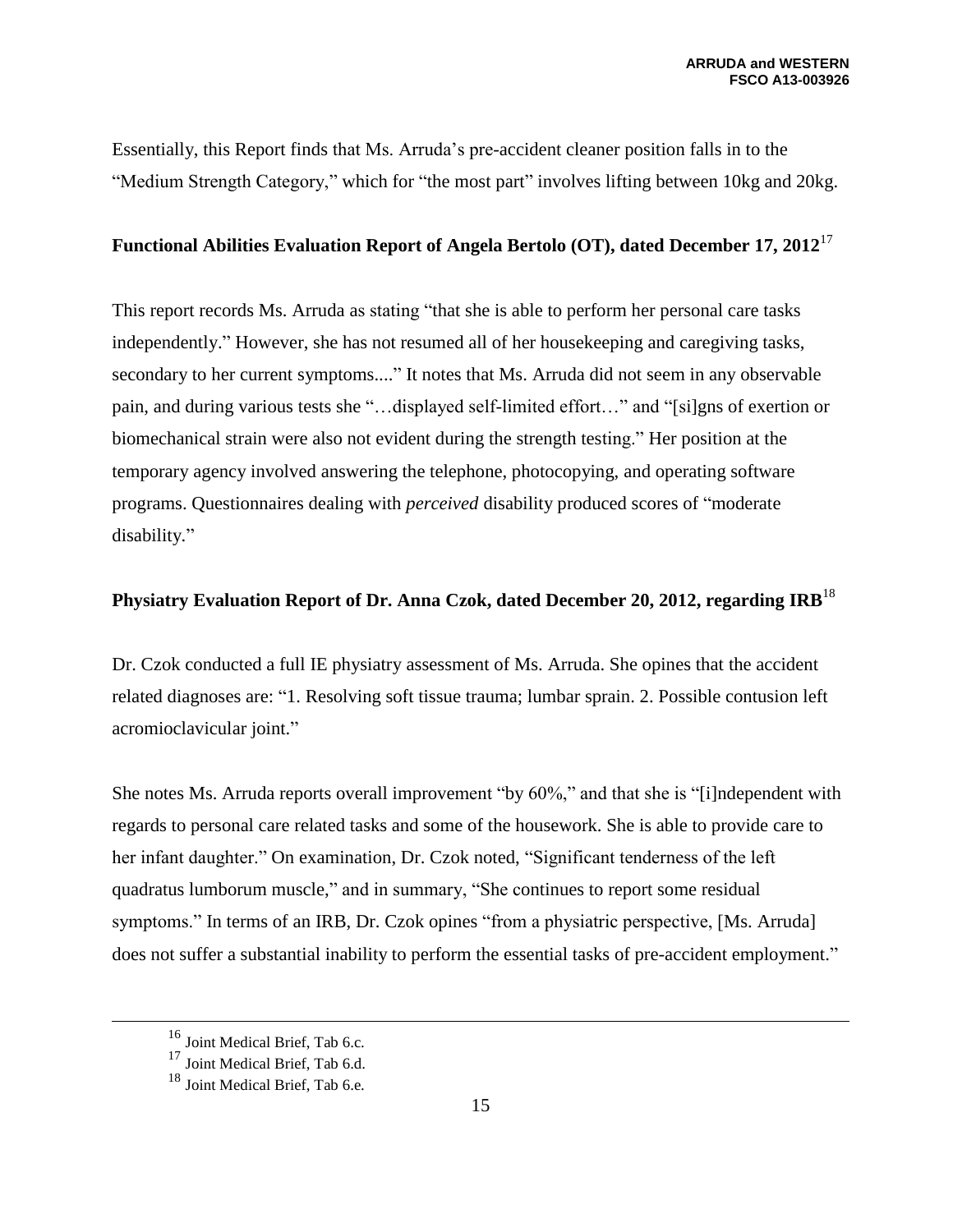# **Physiatry Evaluation Report of Dr. Anna Czok, dated December 20, 2012, regarding Medical Rehabilitation**<sup>19</sup>

This is essentially the same as Dr. Czok's first report, but offers opinions focused on Medical Rehabilitation. Dr. Czok notes "The reported complaints correlate with the objective findings," and she concurs with the diagnosis in the file of lumbar strain and shoulder strain, and that the injuries fall within the MIG.

# **Medical/Rehabilitation – Minor Injury Guideline (MIG) Executive Summary of Dr. S. Dharamshi, dated January 8, 2013**<sup>20</sup>

This brief paper review report basically states that Ms. Arruda's injuries are within the MIG.

## **Dr. Michael West (orthopaedic surgeon) Report, dated February 14, 2014**<sup>21</sup>

Dr. West conducted a full orthopaedic assessment of Ms. Arruda on February 12, 2014, for "insurance purposes only". He diagnoses Ms. Arruda with, *inter alia*, "Chronic Pain Syndrome" and "Post-Traumatic Anxiety and Distress Disorder with Depressive Episodes". He noted that further comment on the latter diagnosis is beyond the scope of his specialty.

In terms of history, Ms. Arruda reported the accident occurred between  $9 - 10$  p.m., and that she was in a state of shock. In terms of current symptoms, she reported low back and neck pain as a 7 out of 10, increasing to 9 out of 10 with pushing and pulling; headaches and dizziness; insomnia, fatigue, and feelings of stress.

On physical exam, she didn't appear in acute physical distress, but spasms in the lumbosacral spine and cervical spine were noted. She tested positive "for overreaction" and in fact, on

<sup>19</sup> Joint Medical Brief, Tab 6.f.

<sup>20</sup> Joint Medical Brief, Tab 6.g.

<sup>21</sup> Joint Medical Brief, Tab 8.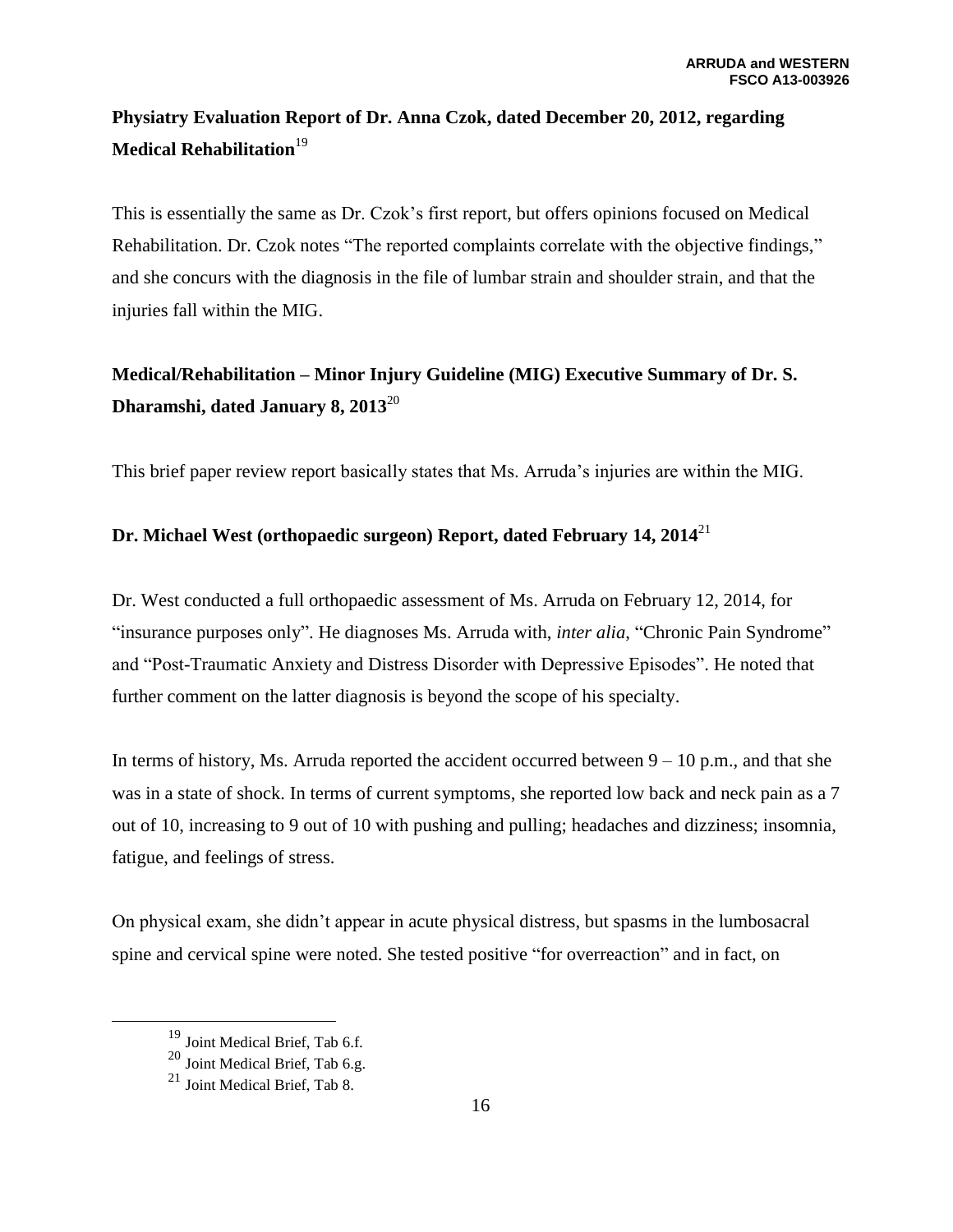Waddell's Signs, "Five out of five tested positive. This indicates an adverse psychological and emotional response to injury…signs of a chronic pain syndrome with central sensitization."

Dr. West opines that Ms. Arruda cannot return to office work due to prolonged sitting or her cleaning position due to repetitive bending, lifting, carrying, pushing, or pulling. He notes future vocational retraining or modified duties, "would be of value for this woman."

He also states that she can't perform much of her pre-accident housekeeping and other activities, although he denies that she requires the services of an aide or attendant, as "Currently, Ms. Arruda is independent with respect to her day-to-day self-care and personal hygiene."

I note the report appears prepared for a tort matter as it discusses a "verbal threshold." In discussing that standard, he comments she has become isolated, but does not mention the effect of Ms. Arruda's baby and caregiving activities on her life.

### **Discussion and Analysis**

Overall, I partially accept Ms. Arruda's testimony regarding ongoing complaints of pain, and find it *generally* consistent with medical findings, but given a number of inconsistencies, I do not accept her testimony on all points or the full extent of her claimed disability. For instance, in a relatively brief time frame, Ms. Listar records her as unable to visit friends while Dr. Siegel's report recorded her acknowledging that she goes to the movies, shopping, the gym - "I still do everything." I was troubled by her direct testimony that she doesn't use the gym much at all, but again, Dr. Siegel's report correctly recorded her as using the elliptical for 45 minutes a visit, albeit with breaks in the middle. Similarly, her account of the time when the accident occurred floated from 9-10 p.m. to close to midnight as contained in the various assessments and other records. While the records of her family doctor, Dr. Molnar, do record the Applicant as reporting some pain, his records understate her complaints and lack of functional abilities, and I find no record that he referred her to any treatment for her alleged headaches or psychological injuries.

**MIG**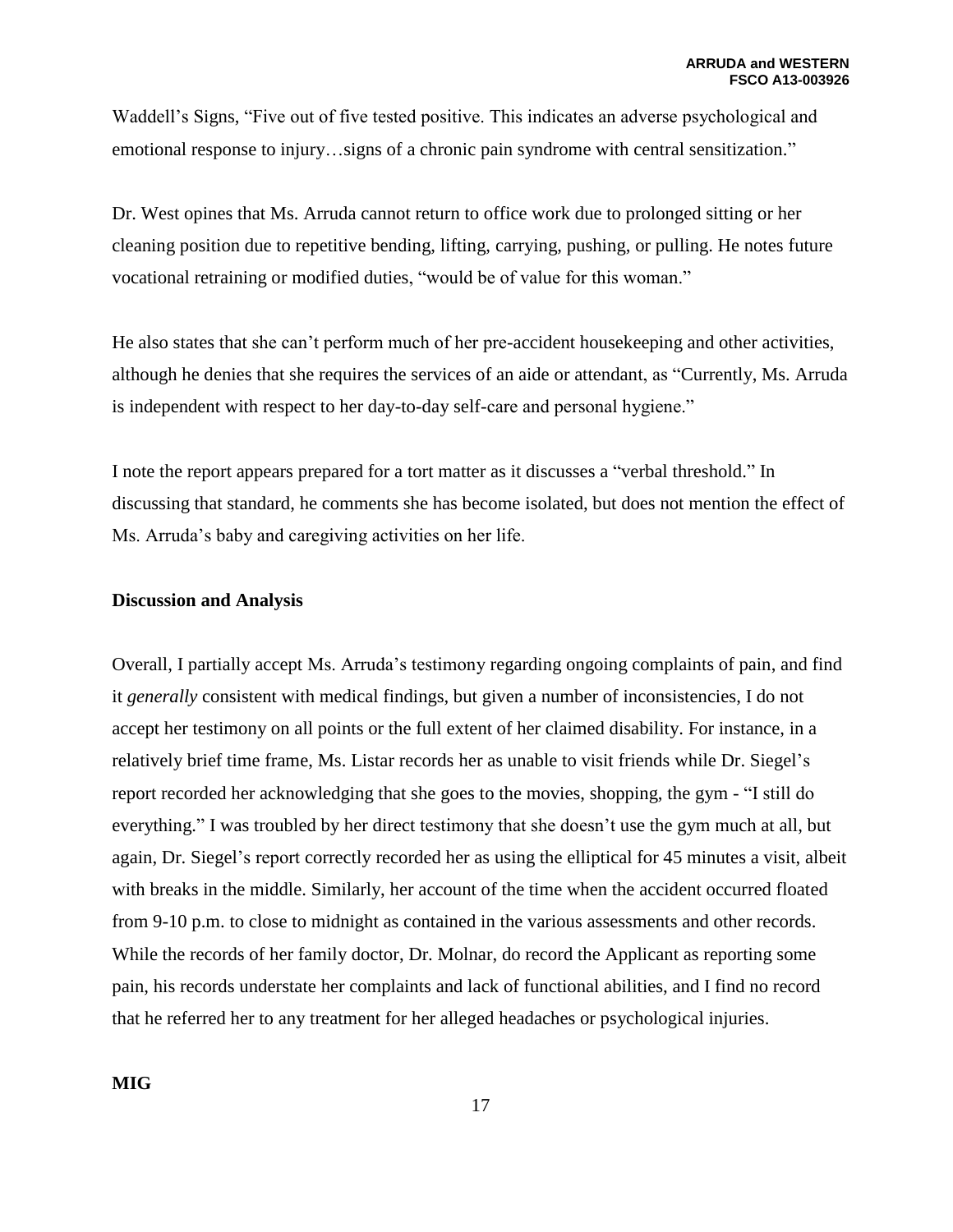In *Lo-Papa and Certas Direct*, FSCO A12-005538 (May 14, 2014), Arbitrator Arbus recently set forth a relevant overview of the law concerning the Minor Injury Guideline, as follows:

It is clear that the onus of proof is with the Applicant to establish that the injury falls outside the Minor Injury Guideline (and therefore is not subject to the Minor Injury Guideline Cap of \$3,500). In the Appeal decision of *Scarlett v. Belair*, Director's Delegate Evans stated clearly that, "the burden of proof always rests on the insured of proving that he or she fits within the scope of the coverage."

Director's Delegate Evans stated:

"The law, briefly, provides that

a minor injury means one or more of a sprain, strain, whiplash associated disorder, contusion, abrasion, laceration or subluxation and includes any clinically associated sequelae to such an injury [*Schedule*, s. 3(1)]

an insured who sustains an impairment that is predominantly a minor injury can receive no more than \$3,500 towards medical and rehabilitation expenses (including assessments) [*Schedule*, s. 18(1)]

an exception for pre-existing conditions may apply based on "compelling evidence" [*Schedule*, s. 18(2)]"

First, the Applicant contends that her pre-existing back condition, caused by an epidural in connection with the delivery of her daughter two weeks prior to the accident, takes her out of the MIG. Given a lack of medical opinion supporting this claim, and certainly a lack of "compelling evidence", I find that the Applicant failed to meet her burden on those allegations of a pre-existing condition. In fact, many of the medical records such as Dr. Molnar's December 6, 2012 report; the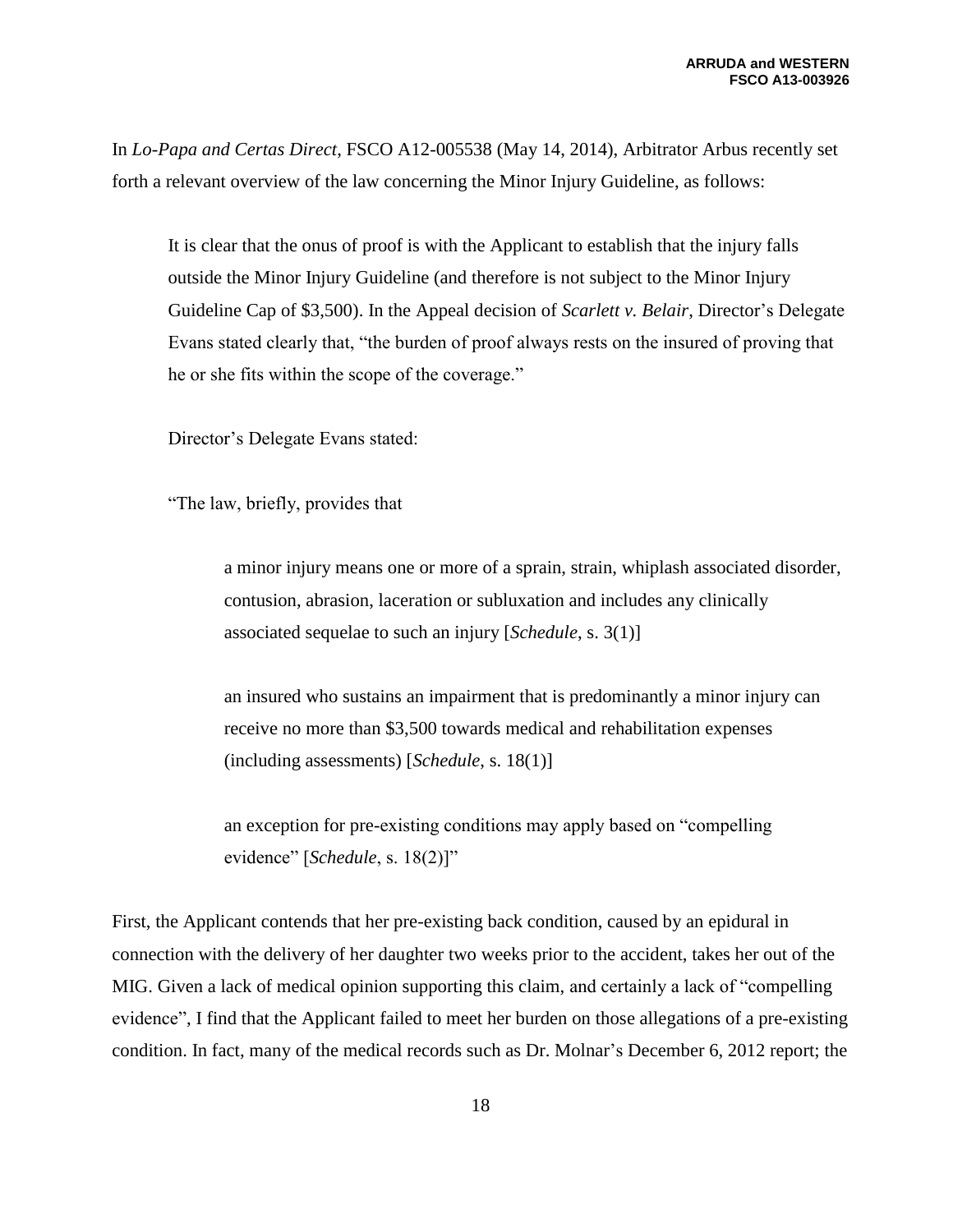OCF-23 and the OCF-18, dated July 25, 2012, submitted by Jasdeep Dhir contain notations stating the opposite.

Second, by all accounts, this injury presented itself as a common soft-tissue injury during the first 5 months for which the Applicant sought, and received treatment under the MIG. I find that regarding the time period during which the disputed treatment plans were submitted – i.e. 5-7 months post-accident – the Applicant did not meet her burden of showing that the injury was not "predominately a minor injury", or otherwise out of the MIG. In this regard, I accept the full assessments and formal reports by Drs. Czok and Siegel, which opined the injury to be minor, over the opinion expressed by Dr. Pilowsky in the "additional comments" based on a limited telephone interview. Again, Ms. Arruda's long-time family doctor, Dr. Molnar, did not refer Ms. Arruda to any specialists, treatment, or diagnostic testing for Ms. Arruda's complaints – only physical therapy. I do not find that the Applicant was fully recovered at that time, i.e., 5-7 months post-accident, but only that she has not established her injuries are other than "Minor Injuries."

Third, while I have some question as to the full extent of her pain, I find that Ms. Arruda's injuries did not resolve and that 20 months post-accident, she was diagnosed by Dr. West with chronic pain syndrome. Of importance, I note Dr. West doesn't comment on prior treatment plans or denials occurring more than a year earlier, but states his then current diagnosis of Ms. Arruda.

Citing *Cowans and Motors Insurance Company* (FSCO A09-003237, October 15, 2010) for the well-established principle that an Insurer has an ongoing duty to assess and reassess a claim as new information is available, the Applicant contends that Western was obligated, but failed to consider Dr. West's report and new diagnosis. I accept the Applicant's argument, in that I have nothing before me to indicate that Western considered that report or submitted it to medical review. Moreover, I do not accept that Western could properly rely on its prior IEs by Dr. Czok and Dr. Siegel, that the Applicant's injuries remain in the MIG because both IEs occurred a year prior, and at that time, neither opined that Ms. Arruda was fully healed or even pain-free. To the contrary, both Dr. Czok and Dr. Siegel found her to be experiencing some pain or difficulties, though each found her then under the MIG. In fact, in Western's submission to me, Western does not mention Dr. West's report or even Ms. Arruda's arguments that Western has an ongoing duty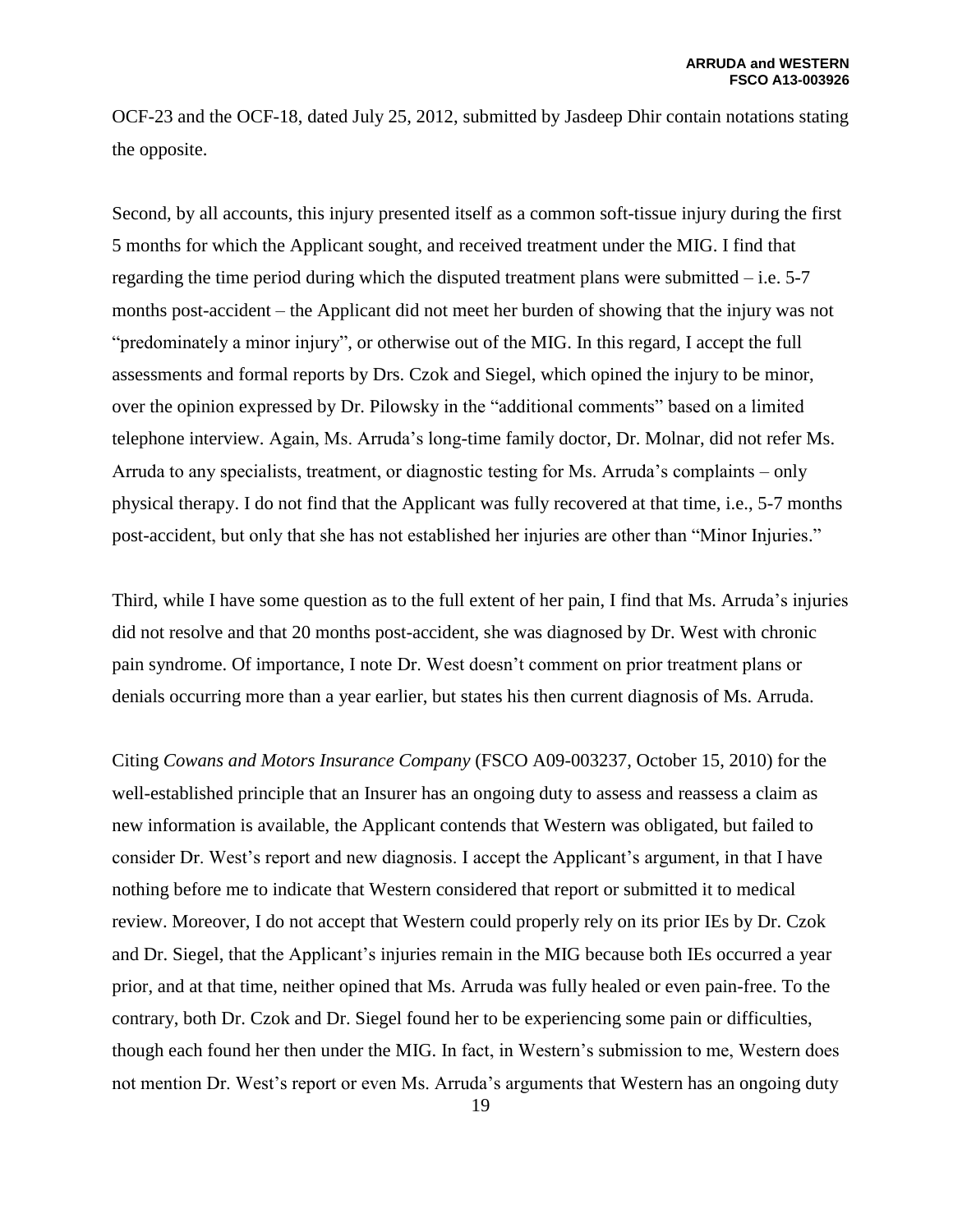to reassess a file as new information is received. Likewise, Western does not offer any response to the Applicant's argument that Chronic Pain Syndrome removes an Applicant from the MIG, and Western's silence appears to concede the point. $^{22}$ 

Dr. West is a Certified Specialist in Orthopaedic Surgery. Given that Western did not respond to Dr. West's report, the report is uncontroverted that as of February 2014, Ms. Arruda has a new diagnosis of Chronic Pain, which in my view, falls outside of the MIG. I accept his report to that extent.

I find the fact that his assessment and report comes over a year after the disputed treatment plans and IEs to have two implications. First, Dr. West did not offer his opinion on the prior denied treatment plans, the Insurer's denial of them, or the Insurer's position that as of December 2012, the Applicant was properly treated within the MIG. Second, I do not find his diagnosis to be inconsistent with Dr. Czok's IE from 2012. Rather, Dr. Czok is commenting on the Applicant's condition in December of 2012, concluding it as resolving. Dr. West is commenting on her condition in February 2014, concluding that it did not resolve, but became chronic.

Dr. West's report is not associated with a denied treatment plan. Thus, I do not comment on any aspect of his report regarding proposed or implied future treatment.

## **Income Replacement Benefit (IRB)**

 $\overline{a}$ 

In the year prior to the accident, Ms. Arruda held two jobs: her main occupation was a cleaner with Hallmark, and her second job was doing temporary office work for David Aplin and Associates.

Following the accident, Ms. Arruda applied for and received approval for an Income Replacement Benefit, with the quantum to be determined.<sup>23</sup> Before the benefit was actually paid, Western

<sup>22</sup> I note Arbitrator Feldman recently commented in *Basson and Royal & Sunalliance Insurance Company of Canada* (FSCO A13-005199, May 7, 2015), "With respect to the second argument (chronic pain), it is arguable that certain types of chronic pain that develop from what originally appeared to be a minor injury might take a person out of the MIG."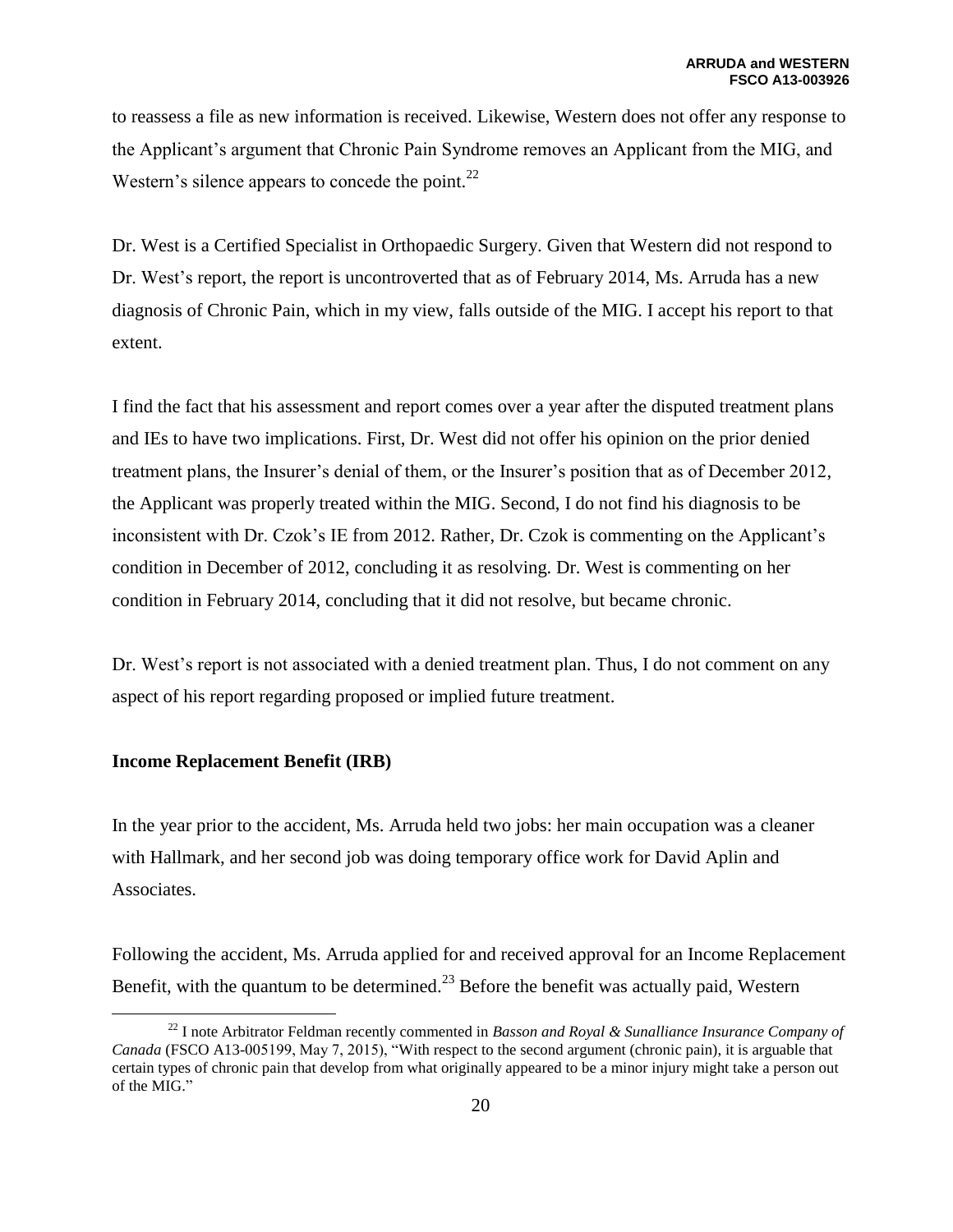terminated the eligibility for the benefit by letter and OCF-9, dated January 18, 2013. The termination was based on Dr. Czok's physiatry report, dated December 20, 2012; Dr. Siegel's psychiatrist report, dated December 3, 2012; a Functional Abilities Evaluation, dated December 17, 2012; and a Physical Demands Report, dated December 12, 2012.<sup>24</sup> After receipt of the Applicant's income tax returns for 2012 and 2013 and review by a retained accounting firm, shortly before the Hearing, Western paid for the period from May 12, 2012 to January 13, 2013.

Section 6 of the *Schedule* provides the test for entitlement to an Income Replacement Benefit during the first 104 weeks post-accident (excluding the first 7 days), as follows:

"6. (1) … an income replacement benefit is payable for the period in which the insured person suffers a substantial inability to perform the essential tasks of his or her employment or self-employment. O. Reg. 34/10, s. 6 (1)." (Emphasis added.)

Section 6 of the *Schedule* provides a more stringent set for entitlement to an Income Replacement Benefit after the first 104 weeks post-accident, as follows:

 $(2)$  (b)  $\ldots$  after the first 104 weeks of disability, unless, as a result of the accident, the insured person is suffering a complete inability to engage in any employment or selfemployment for which he or she is reasonably suited by education, training or experience. O. Reg. 34/10, s. 6 (2)." (Emphasis added.)

Although the Insurer's Functional Abilities Evaluation and Physical Demands Report set forth the Applicant's job duties in greater detail, there is not much dispute that the cleaning position was a physically active position requiring frequent bending, squatting, pushing, pulling, and lifting between 10 and 20 kilograms. It is referred to as a "medium duty job."

<sup>&</sup>lt;sup>23</sup> To be clear, by letter, dated June 1, 2012, Western asked Ms. Arruda to elect either Caregiver Benefits or IRBs, and after not receiving a response, by a July 10, 2012 Explanation of Benefits, Western acknowledged eligibility for the IRB, but requested an OCF-2 (Employer's Confirmation Form) seeking information to calculate the benefit.

<sup>24</sup> Joint Arbitration Brief, Tab 8A-149.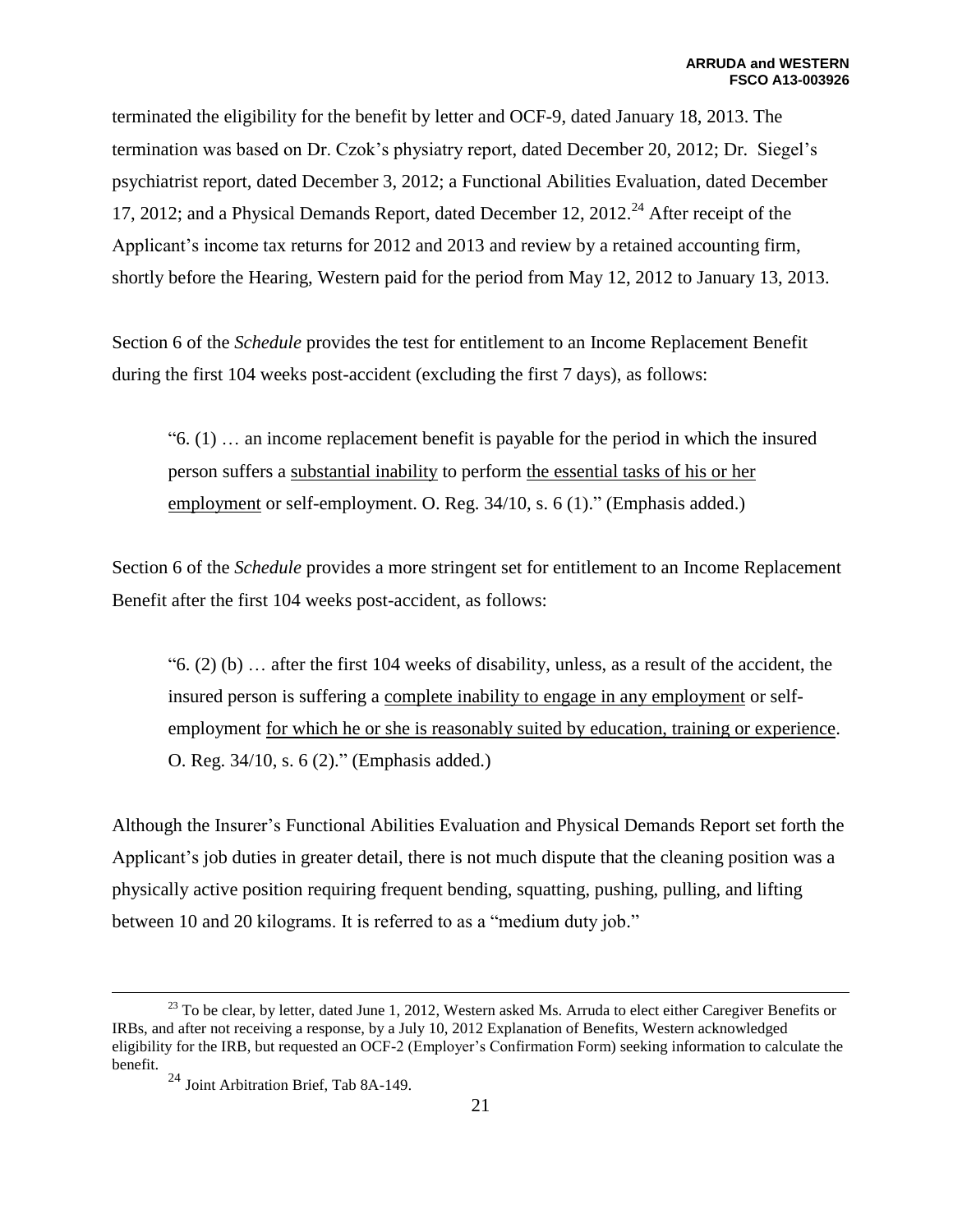The office position is a "light duty job" involving answering phones and using basic office machines such as computers. It is not strenuous.

### **Is Ms. Arruda Entitled to an IRB up to 104 Weeks Post-Accident?**

I find that after the motor vehicle accident in question, Ms. Arruda was unable to do her preaccident employment as a cleaner, due to accident-related injuries. I accept her testimony to the extent that the physical demands of that position were too strenuous for her. While she may be able to perform each of the job duties of the position in isolation, in consideration of the medical reports on both sides, and her testimony as a whole, I am convinced on the balance of probabilities that she suffered "a substantial inability to perform the essential tasks" of her cleaning job on an ongoing basis, with its physical demands. I'm not convinced that the Insurer established that she was able to return to that position. While I generally accept Dr. Czok's physiatry reports set forth above, I accept the Applicant's critique that the IE Functional Abilities Evaluation, which Dr. Czok utilizes, places Ms. Arruda's functional strength in the "Limited" strength category, while the Physical Demands Description placed the job in a "Medium" category. Thus, in sum, Ms. Arruda met her burden of proof, and absent further medical advice through the two-year mark, she is entitled to IRBs for that period.

### **Is Ms. Arruda Entitled to an IRB from 104 Weeks Post-Accident and Ongoing?**

Regarding IRB post-104 weeks, I find that Ms. Arruda has not met her burden of proof. For purposes of the *pre*-104 week test, I can accept that her 45 minutes on an elliptical machine was taken with breaks and did not involve lifting or pushing and pulling a vacuum cleaner. However, it certainly shows an ability to be active for extended periods of time and is a far cry from "suffering a complete inability to engage in any employment or self-employment for which he or she is reasonably suited by education, training or experience." In fact, while she may not currently be an appropriate candidate for a physically demanding job, there is substantial other evidence that she does have significant functional abilities. She is generally able to lift, hold, and carry her baby. By all accounts, she is independent in her self-care and drives nearly every day. It would certainly appear that she could perform her second pre-employment position as an "office temp."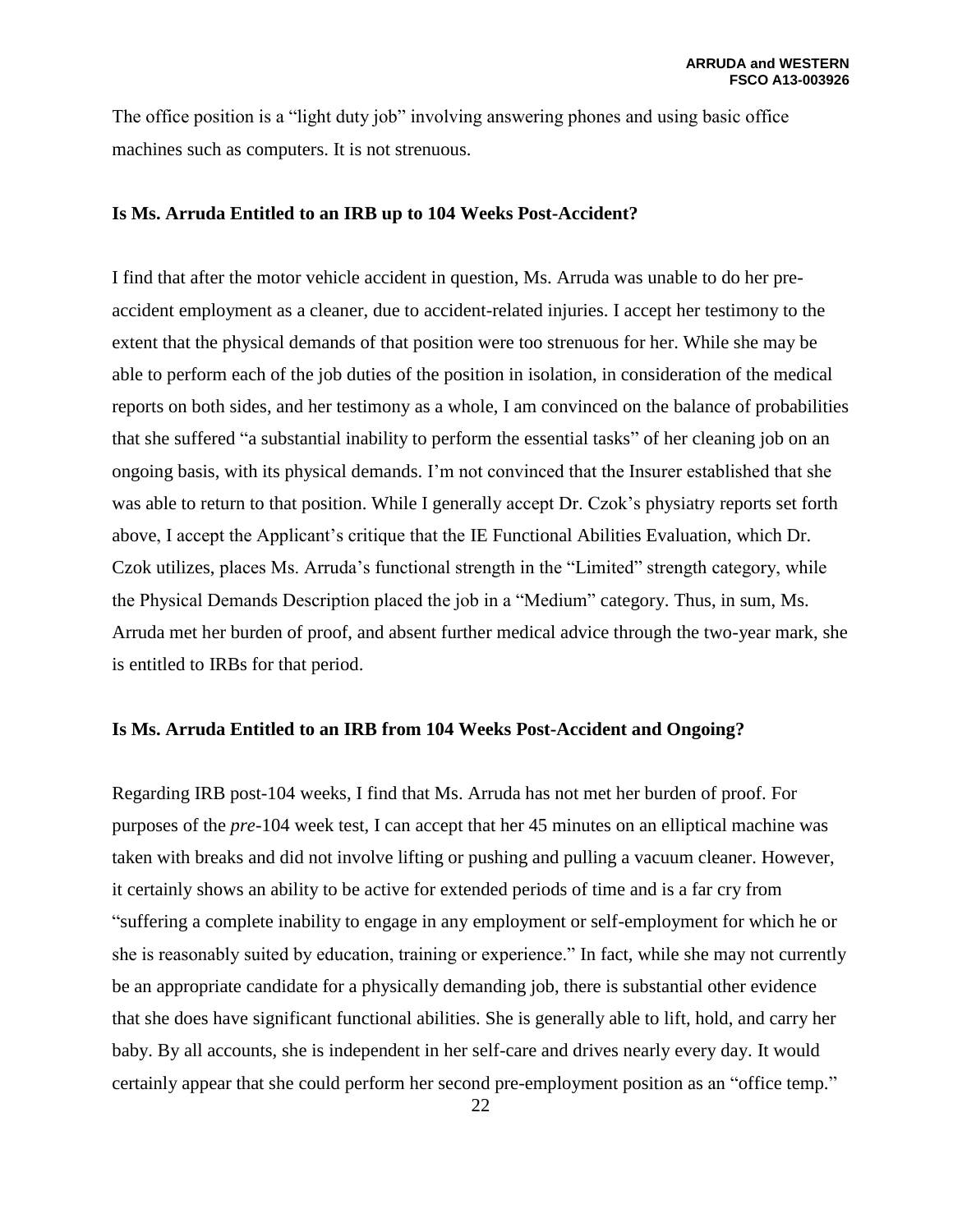For argument's sake, even if I were to fully accept her testimony regarding dizziness, headaches, and forgetfulness, which I do not,<sup>25</sup> her description of these symptoms was not of the severity that would render her unsuitable for office work. Thus, she does not meet her burden.

In closing written submissions, Ms. Arruda correctly argued well established principles that the post-104 week test does not require a showing of un-employability. Rather, the relevant test is an inability to do employment for which she was reasonably suited by education, training, or experience. FSCO jurisprudence has established that suitability is a question of fact in each case and it must be viewed fairly and realistically in the context of the Applicant's education and employment background. Thus, alternative employment must be appropriate in nature, status, or remuneration. 26

What I disagree with is Ms. Arruda's application of that jurisprudence to her situation. I disagree that "Ms. Arruda is not employable" or that "Ms. Arruda is completely unable to engage in any employment for which she is reasonably suited..."<sup>27</sup>

For example, such suitability arguments were properly applied in the *Cowans and Motors Insurance Company* (FSCO A09-003237, October 15, 2010), cited by the Applicant. Mr. Cowans was an immigrant with limited education, reading and English skills, who was employed for approximately 10 years as fork lift operator where he enjoyed access to extensive overtime. I find that Ms. Arruda's situation is different. She is a young person who occupied two entry-level positions. She has completed some certificate programs involving Microsoft software. She has no language barriers, and can appear and conduct herself professionally. While she may not be ready to be lifting medium or heavy objects on a repeated basis or do a physically demanding job, I heard little credible evidence that she could not perform the duties of her previous office position. As I have noted throughout, she does display functional abilities.

 $25$  As noted above, Dr. Molnar did not refer her to treatment for these symptoms.

<sup>26</sup> E.g. *Caruso and Guarantee Company of North America*, [1996] O.I.C.D. No. 71.

 $^{27}$  Submissions of the Applicant, Jessica Arruda, at para. 85.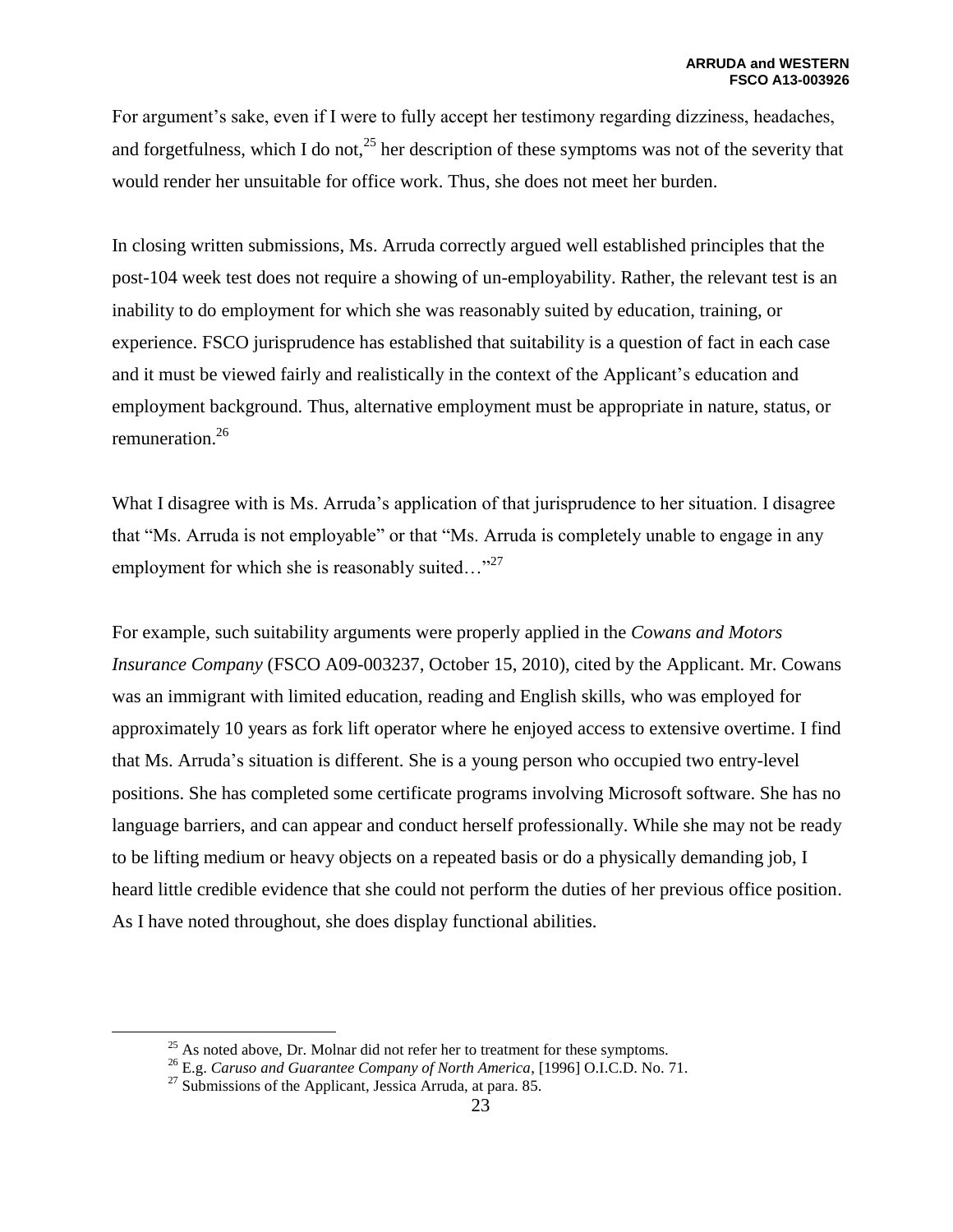I also gave some weight to the fact that Ms. Arruda seems to have made no meaningful attempt whatsoever to look for employment and thus mitigate her damages. Indeed, I heard little, if any, evidence that she has thought about future career possibilities.

## **Quantum of IRBs**

There is a discrepancy of approximately \$6.00 per week regarding the quantum of IRBs that the Applicant seeks versus that paid by Western. Western retained the services of Williams & Partners, who authored an October 14, 2014 report, quantifying the Applicant's IRB at \$97.72 per week, calculated from May 6, 2012 (one week post-accident) to January 18, 2013 (the date the Insurer terminated her benefit). The Applicant retained bluepoint Valuations, who authored an October 29, 2014 report, quantifying the IRB at \$103.86 per week.<sup>28</sup> bluepoint attributes the discrepancy to Williams' failing to include the Applicant's earnings from Hallmark in 2012, and using Ms. Arruda's net earnings from David Aplin rather than her gross earnings. Western appears to concede this point in its submission. I accept the calculations of bluepoint Valuations over that of Williams & Partners.

## **Is Ms. Arruda entitled to Medical/Rehabilitation/Cost of Examination Benefits Claimed?**

**Issue 4.a:** \$1,331.00 for an Orthopaedic Assessment by Dr. Fred Langer of Jane-Yonge Medical Assessment, dated September 14, 2012

As noted above, this issue is variously listed as an Orthopaedic Assessment and/or an In-Home Assessment, while it is in fact an In-Home Assessment. The In-Home recommends 14.5 hours of Housekeeping and 17.5 hours of Caregiving services despite the fact that such benefits are only available for a catastrophic impairment, and there isn't a plausible contention that the Applicant could not do her self-care needs. Indeed, Dr. West and other medical records report that "Ms. Arruda is independent with respect to her day-to-day self-care and personal hygiene.<sup>229</sup>

<sup>28</sup> Under the *Schedule*, if Ms. Arruda was entitled to IRBs post-104, the quantum would increase to \$185/week.

 $^{29}$  Joint Medical Brief, Tab 8 (West Report, P. 15).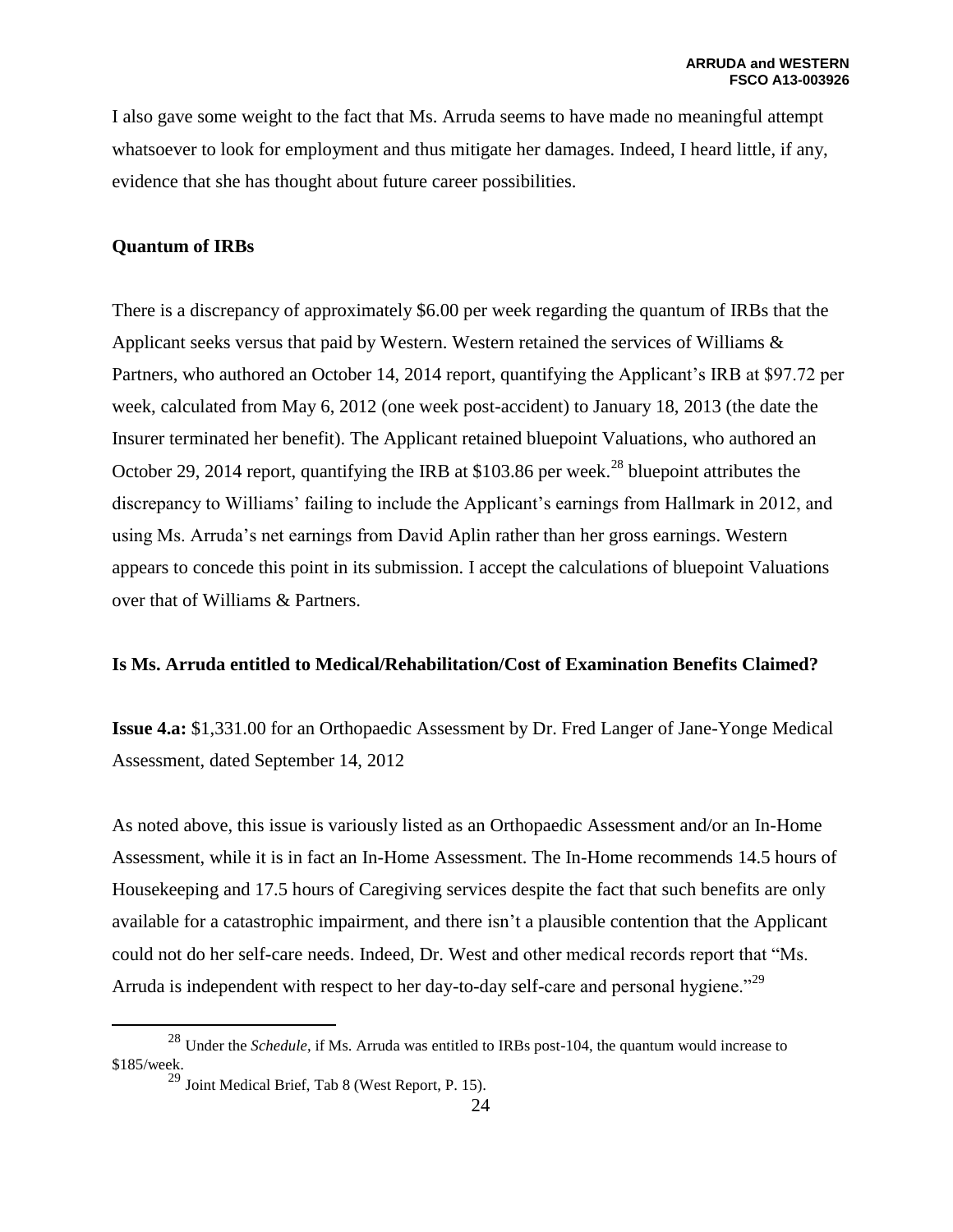Accordingly, I find this OCF-18 properly denied as not reasonable and necessary on several independent grounds. First, it generally seeks non-available benefits, i.e., Housekeeping and Caregiver Benefits. To the limited extent it seeks an available benefit, I find that the Applicant did not need self-care assistance. Finally, at the time this treatment plan was submitted and denied, the injuries/impairments were within the MIG.

**Issue 4.b and d: \$**855.40 for physiotherapy by Physiotherapy First dated October 3, 2012 and \$855.40 for physiotherapy by Physiotherapy First, dated November 29, 2012

In consideration of Dr. Czok's report and the evidence, I find the Applicant did not meet her burden of establishing these treatment plans as medically reasonable or necessary. Additionally, at the time these OCF-18s where submitted and denied, I find the injuries/impairments were within the MIG.

**Issue 4.c:** \$1,937.64 for a Psychological Assessment by Dr. Judith Pilowsky, dated October 29, 2012

I find the Applicant did not meet her burden of establishing these treatment plans as medically reasonable or necessary. I except the full assessment and report of Dr. Siegel over Dr. Pilowsky's limited telephone assessment. Additionally, as above, at the time these OCF-18s were submitted and denied, I find the injuries/impairments were within the MIG.

**Issue 4.e.:** \$45.00 for an ambulance bill

There is no dispute that this bill is reasonable and necessary. The dispute arises because at the time this bill was presented to Western, only \$7.00 remained available in the MIG. I agree with the Applicant's submission that Western should have issued a cheque for that amount to the Applicant. Moreover, based on my finding that Dr. West's report removes Ms. Arruda from the MIG, the balance of the bill is payable.

## **Special Award**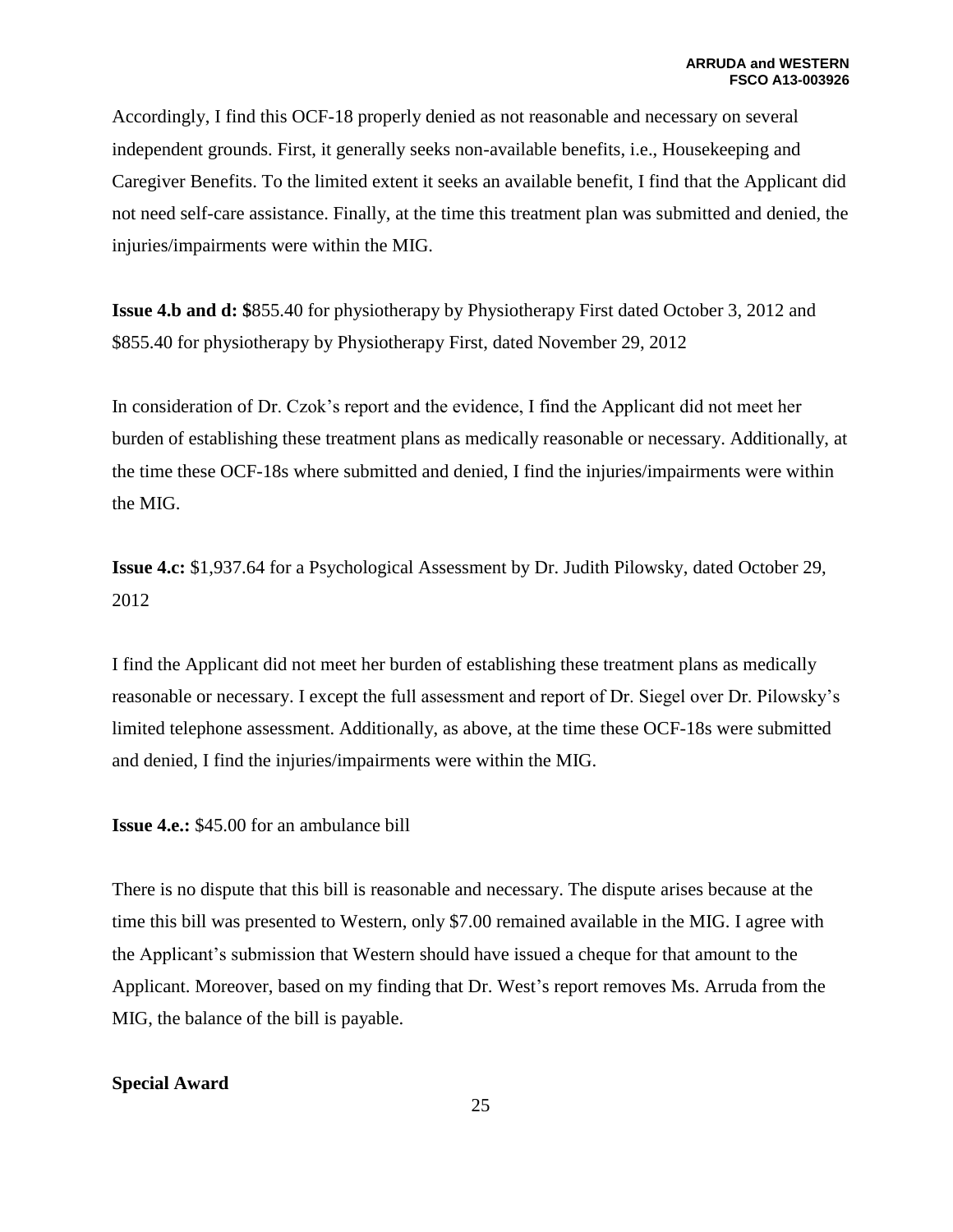### **Preliminary Issue:** Respondent moved to dismiss Applicant's claim for a Special Award

### **Result:** Motion denied

At the time of the Hearing, the Respondent moved to dismiss the Applicant's claim for a Special Award on the basis that particulars had not been provided. After each counsel was given an opportunity to address the issue, it was agreed that the adjustor log notes, though requested in the Applicant's Application for Arbitration, had not been provided until October 31, 2014 in the midafternoon, which was the Friday before the Monday Hearing. The Applicant contended that she was not previously requested to supply particulars and, in any event, she contends it is customary practice that particulars are only provided upon receipt of the adjustor's notes. Thus, it would be unfair that the adjustor's notes were not provided until last minute and then used as a basis to dismiss the claim.

I found it was clear that the Special Award was identified as an issue in the Pre-Hearing Letter approximately one year earlier, and that the Respondent had not brought the issue of particulars before the Pre-Hearing Arbitrator well in advance of the Hearing.

I denied the motion with the condition that at the close of the evidence on the central issues, if the Applicant believed there was some prejudice, the issue could be raised and I would consider a means to cure that prejudice such as allowing an additional witness to be called on the Special Award issue at an adjourned Hearing. The issue of prejudice was not raised.

**Issue:** Applicant sought to call Ms. Theresa Cordero, a representative of Western who is identified in the log notes, and alternatively, to call Ms. Antoinette Johnsen, a representative of Respondent, at the hearing

### **Result:** Motion denied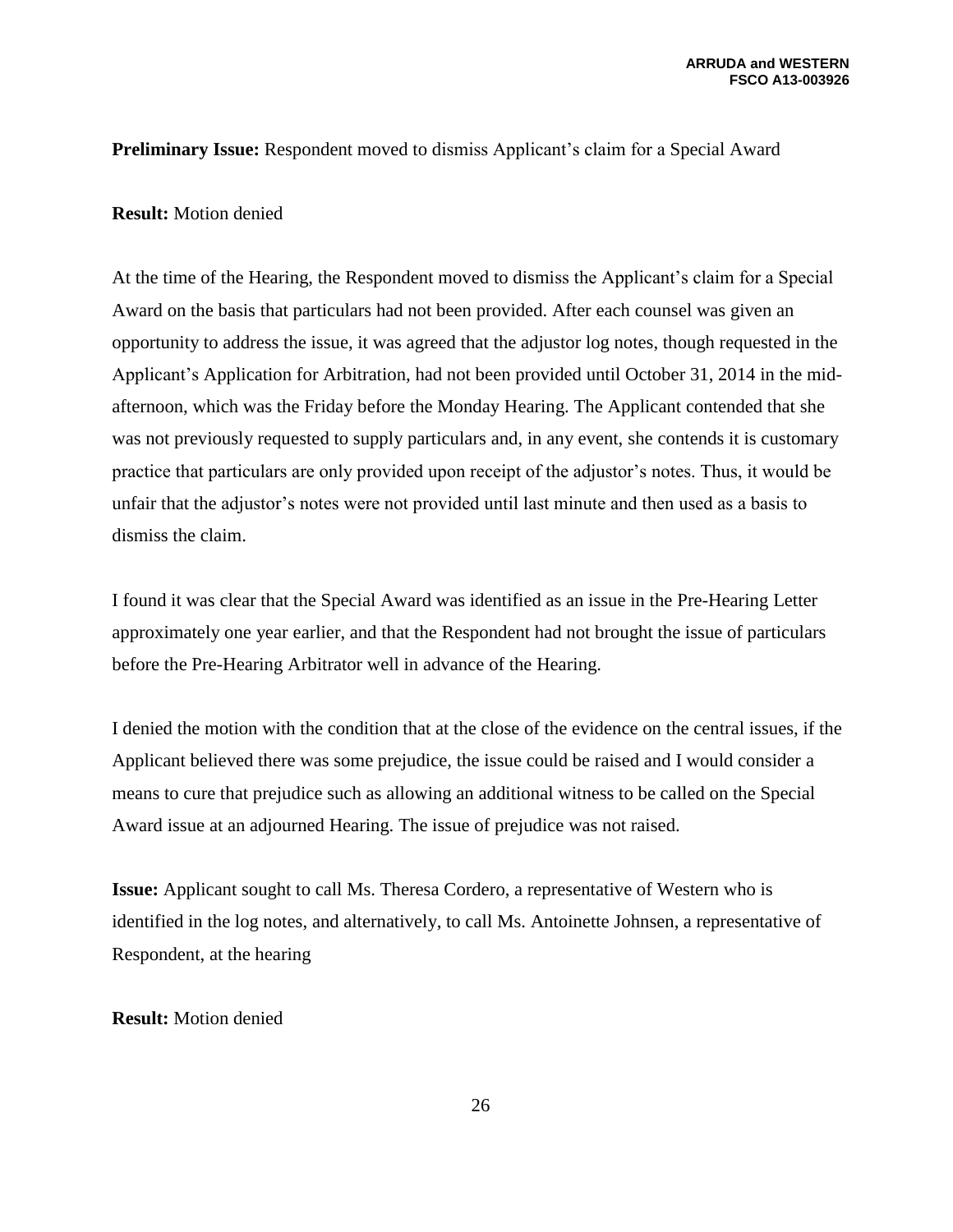Neither witness was identified by the Applicant in the Pre-Hearing letter; nor 30 days prior to the Hearing as set forth by Rule 32 in the *Dispute Resolution Practice Code* ("*DRPC*"); nor in the Applicant's October 10, 2014 letter identifying witnesses the Applicant intends to call or crossexamine at the Hearing. Thus, the Applicant was given three opportunities to give notice that she sought to cross-examine a representative of Western but did not do so under the Rules, instead raising this issue at the last moment. Although not marked as an Exhibit, both counsel indicated a series of letters and phone calls exchanged between them in the weeks leading up to the Hearing and a request for such witness was not made. In regard to the Applicant's claim that she could not have identified Ms. Cordero in particular as she did not receive the log notes until the eve of Hearing, such argument is not persuasive as the Applicant didn't identify any representative of Western as a witness, and in any event, the Applicant could have but did not bring a motion well in advance of the Hearing to secure tardy production. In my view, a matter that could and should have been addressed months before cannot properly be brought on the day of Hearing.

## **Special Award**

 $\overline{a}$ 

Section 282(10) of the *Insurance Act* provides that if the Arbitrator finds that an Insurer has unreasonably withheld or delayed payments, the Arbitrator "shall" award a lump sum as a Special Award.

The Applicant argued in its submissions that Western had all the needed Tax Returns to calculate the IRB, but delayed two months in doing so. In response, Western's submission at paragraphs 15(k) and 55 asserts that the "Applicant's counsel provided the Respondent with the Applicant's income tax returns…in or around October 2014," and then it issued the cheque for \$3,601.96 "in or around the end of October 2014, shortly before the arbitration hearing commenced." In reply, the Applicant states the Insurer's time frame is incorrect. Rather, the Applicant sent the tax returns on August 8, 2014 and Western received them by August 15, 2014 (as per the "received" stamp on the letter),<sup>30</sup> thus creating an unreasonable two-month delay in payment.

<sup>30</sup> See Joint Arbitration Brief, Tab 8, p. 254 (Correspondence dated August 8, 2014).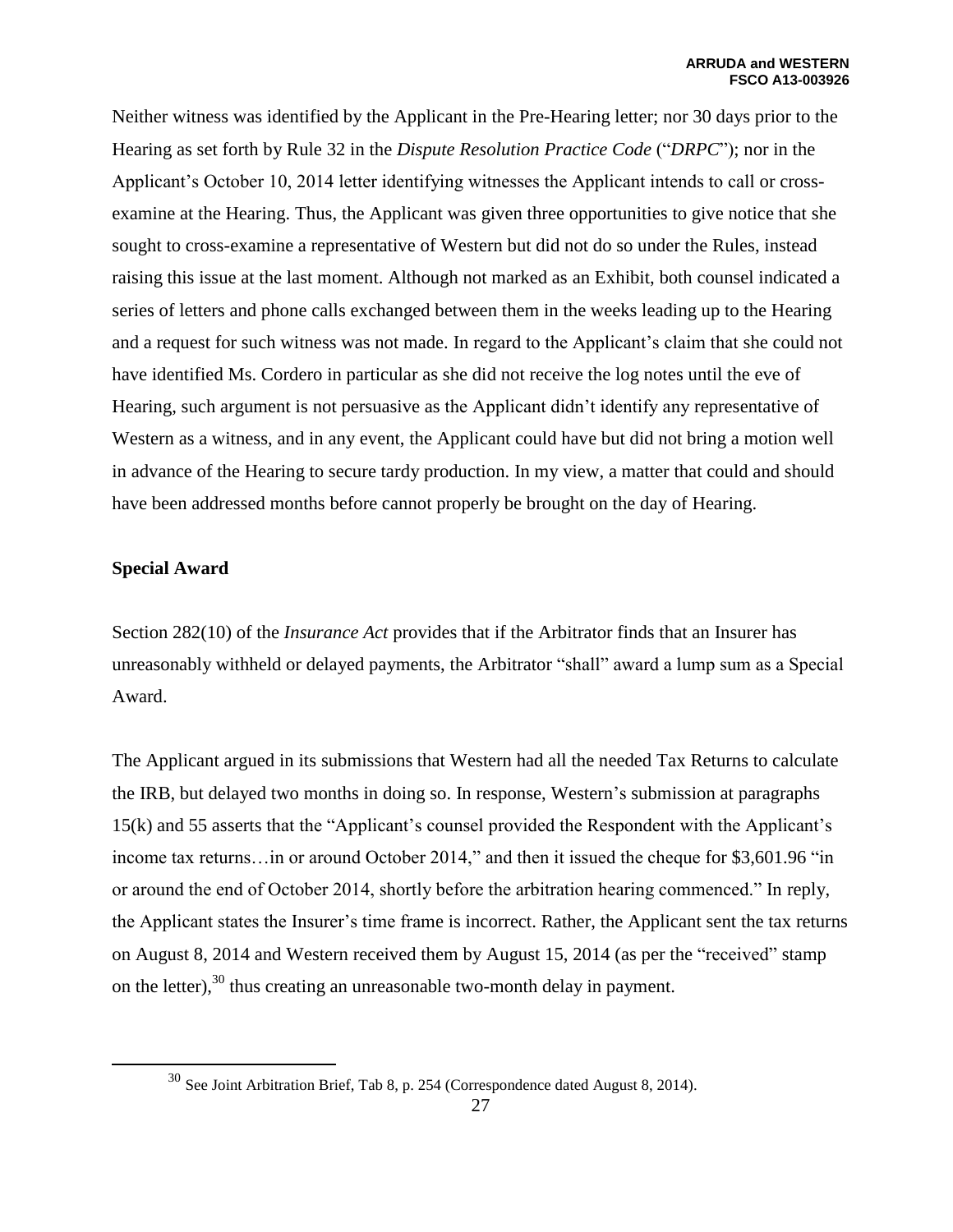I agree with the Applicant that as the letter bears a received stamped, dated August 15, 2014, Western's submission to me that it was received "in or around October 2014" is incorrect.<sup>31</sup> It appears that Western received its accounting report from Williams & Partners in or around October 14, 2014. What is not clear is why it took a month to calculate the IRB and another week or two to issue the cheque. I find an unreasonable delay occurred but certainly a limited delay. Considering the six (6) factors set-forth in *Cowans*, I believe only a modest award is appropriate. Accordingly, the Insurer shall pay a Special Award equal to 10% of the delayed \$3,601.96 IRB payment, i.e., \$362.00.

## **EXPENSES:**

The parties made no submissions on expenses. They are encouraged to resolve this issue. If they are unable to do so, they may schedule an Expense Hearing before me, according to the provisions of Rule 79 of the *Dispute Resolution Practice Code.*

Jeffrey Shapiro Arbitrator

 $\overline{a}$ 

July 7, 2015 Date

<sup>&</sup>lt;sup>31</sup> I note that Respondent's submission made other similar factual misstatements. For example, paragraph 37 of Respondent's submissions states Ms. Arruda's delivery of her child occurred "a few months" prior to the accident, when in fact, it was April 21, 2012 – only two weeks prior.